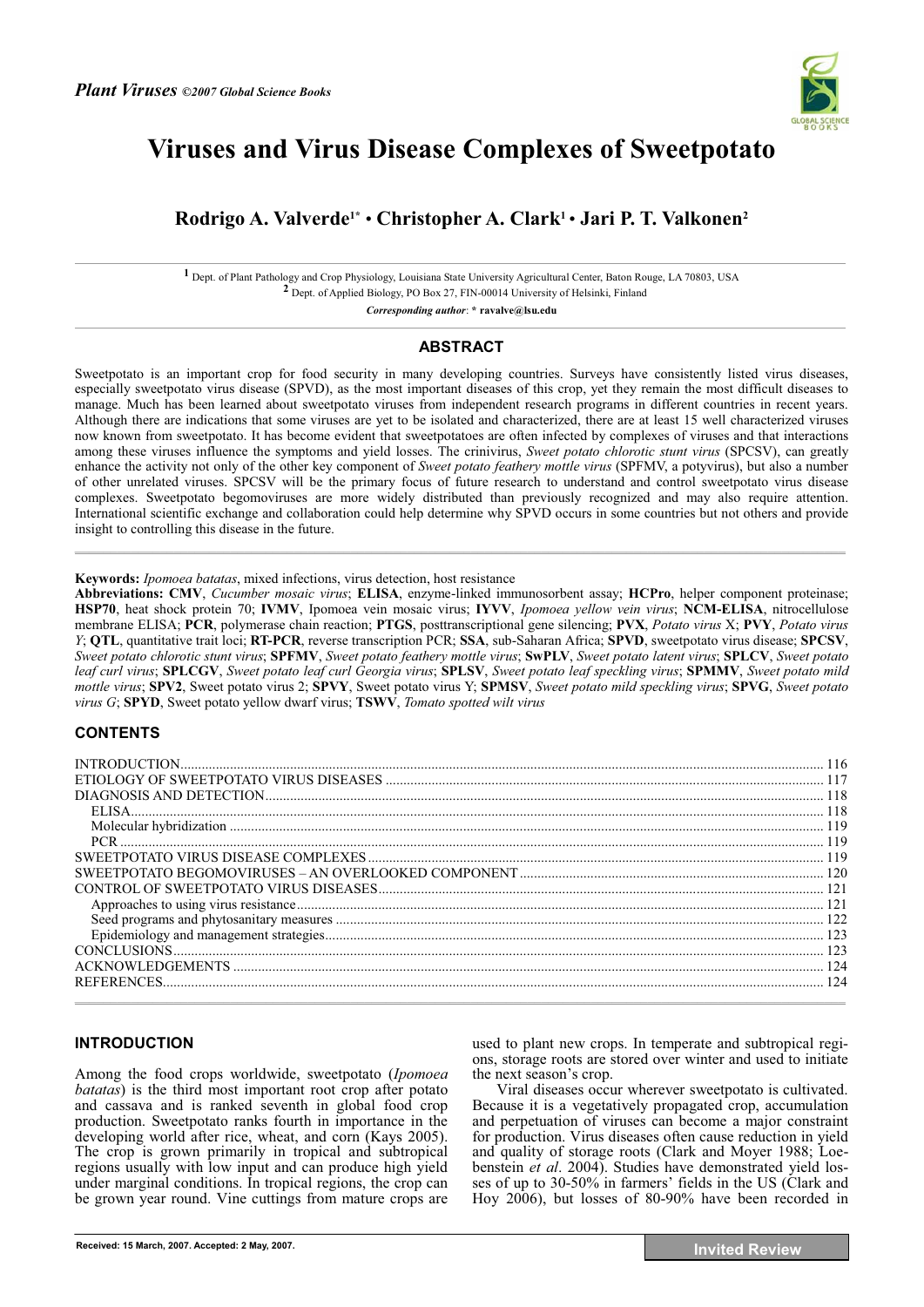| <b>Virus</b>                                  | <b>Family/Genus</b>        | <b>Vector</b> | Ref. <sup>b</sup> |
|-----------------------------------------------|----------------------------|---------------|-------------------|
| Cucumber mosaic virus (CMV)                   | Bromoviridae/Cucumovirus   | Aphids        |                   |
| <i>Ipomoea yellow vein virus</i> (IYVV)       | Geminiviridae/Begomovirus  | Whiteflies    | 2                 |
| Sweet potato chlorotic stunt virus (SPCSV)    | Closteroviridae/Crinivirus | Whiteflies    | 3, 4              |
| Sweet potato feathery mottle virus (SPFMV)    | Potyviridae/Potyvirus      | Aphids        | 5,6               |
| Sweet potato latent virus (SwPLV)             | Potyviridae/Potyvirus      | Aphids        |                   |
| Sweet potato virus G (SPVG)                   | Potyviridae/Potyvirus      | Aphids        | 8                 |
| Sweet potato leaf curl virus (SPLCV)          | Geminiviridae/Begomovirus  | Whiteflies    | 9                 |
| Sweet potato leaf curl Georgia virus (SPLCGV) | Geminiviridae/Begomovirus  | Whiteflies    | 10                |
| Sweet potato leaf speckling virus (SPLSV)     | Luteoviridae/Enamovirus    | Aphids        | 11                |
| Sweet potato mild mottle virus (SPMMV)        | Potyviridae/Ipomovirus     | ?             | 12                |
| Sweet potato mild speckling virus (SPMSV)     | Potyviridae/Potyvirus      | Aphids        | 13                |
| Tomato spotted wilt virus (TSWV)              | Bunyaviridae/Tospovirus    | Thrips?       | 14                |
| <b>Tentative species</b>                      | Family/Putative genus      |               |                   |
| Sweet potato C-6 virus                        |                            |               | 15                |
| Sweet potato caulimo-like virus               | Caulimoviridae             | 9             | 16                |
| Sweet potato chlorotic fleck virus (SPCFV)    | Flexiviridae/Carlavirus    | ?             | 17, 18            |
| Ipomoea crinkle leaf curl virus (ICLCV)       | Geminiviridae/Begomovirus  |               | 19                |
| Sweet potato ringspot virus                   | Comoviridae/Nepovirus      | 9             | 20                |
| Sweet potato vein mosaic virus                | Potyviridae                | Aphids        | 2.1               |
| Sweet potato virus 2 (SPV2)                   | Potyviridae/Potyvirus      | Aphids        | 22                |
| Sweet potato yellow dwarf virus (SPYDV)       | Potyviridae/Ipomovirus     | 9             | 23                |

**Table 1** Viruses reported to infect sweetpotato.<sup>4</sup>

<sup>a</sup> Nomenclature according to the International Committee on Taxonomy of Viruses (Fauguet et al. 2005) <sup>a</sup> Nomenclature according to the International Committee on Taxonomy of Viruses (Fauquet *et al.* 2005).<br><sup>b</sup>References: 1, Cohen *et al.* 1988; 2, Lotrakul *et al.* 2003; 3, Winter *et al.* 1992; 4, Kreuze *et al.* 2002;

6, Sakai et al. 1997; 7, Colinet et al. 1997; 8, Colinet et al. 1994; 9, Lotrakul and Valverde 1999; 10, Lotrakul et al. 2003; 11, Fuentes et al. 1996; 12, Colinet et al. 1996; 13, Alvarez et al. 1997; 14, Clark and Hoy 20 Brown 1987; 17, Fuentes and Salazar 1992; 18, Aritua and Adipala 2004; 19, Cohen *et al*. 1997; 20, Brunt *et al*. 1996; 21, Nome 1973; 22, Rossel and Thottaplilly 1988; 23, Liao *et al*. 1979. Ipomoea vein mosaic virus (Souto *et al*. 2003) and Sweet potato virus Y (Ateka *et al*. 2004) are synonymous to SPV2 (Tairo *et al*. 2006; Ateka *et al*. 2007).

areas affected by virus complexes that include *Sweet potato chlorotic stunt virus* (SPCSV, genus *Crinivirus*) and potyviruses (Hahn *et al*. 1981; Milgram *et al*. 1996; Aritua *et al*. 2000; DiFeo *et al*. 2000; Mukasa *et al*. 2006). The use of infected planting material such as vine cuttings or storage roots is the most common source of sweetpotato viruses, but clean planting material can be quickly reinfected by some viruses, especially those transmitted by aphids and whiteflies (Moyer and Salazar 1989; Valverde *et al*. 2004d).

Sweetpotato cultivars gradually decline in performance over years after they are released, and are often replaced within 20 years (Clark *et al*. 2002). This is in part due to the accumulation of viruses and other pathogens in the propagating material. The viruses that cause decline have not been fully determined and may vary from one part of the world to another. In Africa, SPCSV is commonly found in complexes with other viruses such as *Sweet potato feathery mottle virus* (SPFMV, genus *Potyvirus*), and the Sweet Potato Virus Disease (SPVD) causes rapid decline (Gibson *et al*. 1998; Karyeija *et al*. 2000).

*Ca*. 20 viruses have been isolated, described, and/or characterized from sweetpotato in the past 25 years (**Table 1**). There have been several reviews describing the viruses found in sweetpotato, the most recent of which are Loebenstein *et al*. (2004) and Tairo *et al*. (2005). A great deal has been learned about SPVD in sub-Saharan Africa and there have been important findings on sweetpotato viruses in other regions of the world. However, these studies have mostly focused on local situations. For example, in Asia most of the sweet potato virus research has been conducted in Japan and mainly with SPFMV (Nishiguchi *et al*. 1998; Onuki and Handa 1998; Sonoda *et al*. 1999). This review will concentrate on recent developments in our understanding of viruses that infect sweetpotato. We hope our interpretation of recent research will clearly indicate the need for international exchange and potential areas for future research and collaboration.

#### **ETIOLOGY OF SWEETPOTATO VIRUS DISEASES**

The areas with the most detailed and updated knowledge on currently prevailing viruses in sweetpotato include southern parts of the United States, Peru, Israel, Japan, Australia and East and South Africa (Loebenstein *et al*. 2004; Tairo *et al*.

2005; Clark and Hoy 2006; Tairo *et al*. 2006; Ateka *et al*. 2007; Clark and Hoy 2007). A concerted effort is being made in several laboratories to elucidate the etiology of sweetpotato virus diseases as the cause of some of the diseases has not yet been determined. For example, in East Africa many sweetpotato plants which exhibit virus-like disease symptoms in the field are found to be sero-negative when tested with antibodies to the common viruses (Mukasa *et al*. 2003; Ateka *et al*. 2004; Tairo *et al*. 2004). In Africa, the severe symptoms and very high yield losses associated with SPVD and similar diseases resulting from mixed infections of several viruses have attracted most attention. Plants with mild symptoms or symptomless infections have been less studied. It is likely that new viruses not presented in **Table 1** will be described in the future.

In the United States, virus symptoms are common in the field, but the effects on the crop are more moderate than in Africa. The typical syndrome consists of chlorotic spotting, ringspotting, and vein banding with or without purple borders, depending on the pigmentation of the sweetpotato cultivar. SPFMV is universal, but two other potyviruses, SPVG and Sweet potato virus 2 (SPV2 is synonymous with Ipomoea vein mosaic virus [IVMV]) also are common. Recent reports (Carroll *et al*. 2004; Clark and Hoy 2006) show that US sweetpotato yields can be reduced by as much as 30-40%, but that these three potyviruses do not reproduce either the typical syndrome seen commonly in the field, or the effect on yield. Furthermore, in naturally infected plants exposed in the field for seven years, the titers of SPFMV, SPVG, and SPV2 are several hundred fold greater than in virus-tested plants artificially infected with the same three viruses (Clark *et al*. unpublished). This has led to the hypothesis that other yet unidentified viruses are involved in the US chlorotic spotting syndrome and they enhance replication of the potyviruses. Renewed efforts to identify unknown viruses revealed the presence of *Tomato spotted wilt virus* (TSWV) (Clark and Hoy 2007). Studies of TSWV in sweetpotato are in their infancy, and it is not known how widespread this virus is or what effect it has on yield, if any. However, it appears that TSWV is not responsible for the enhanced potyvirus replication and thus the search continues for the potyvirus enhancer. In the US, certain sweetpotato cultivars are grown as ornamental plantings because of their attractive foliage. Interestingly, these sweetpotatoes are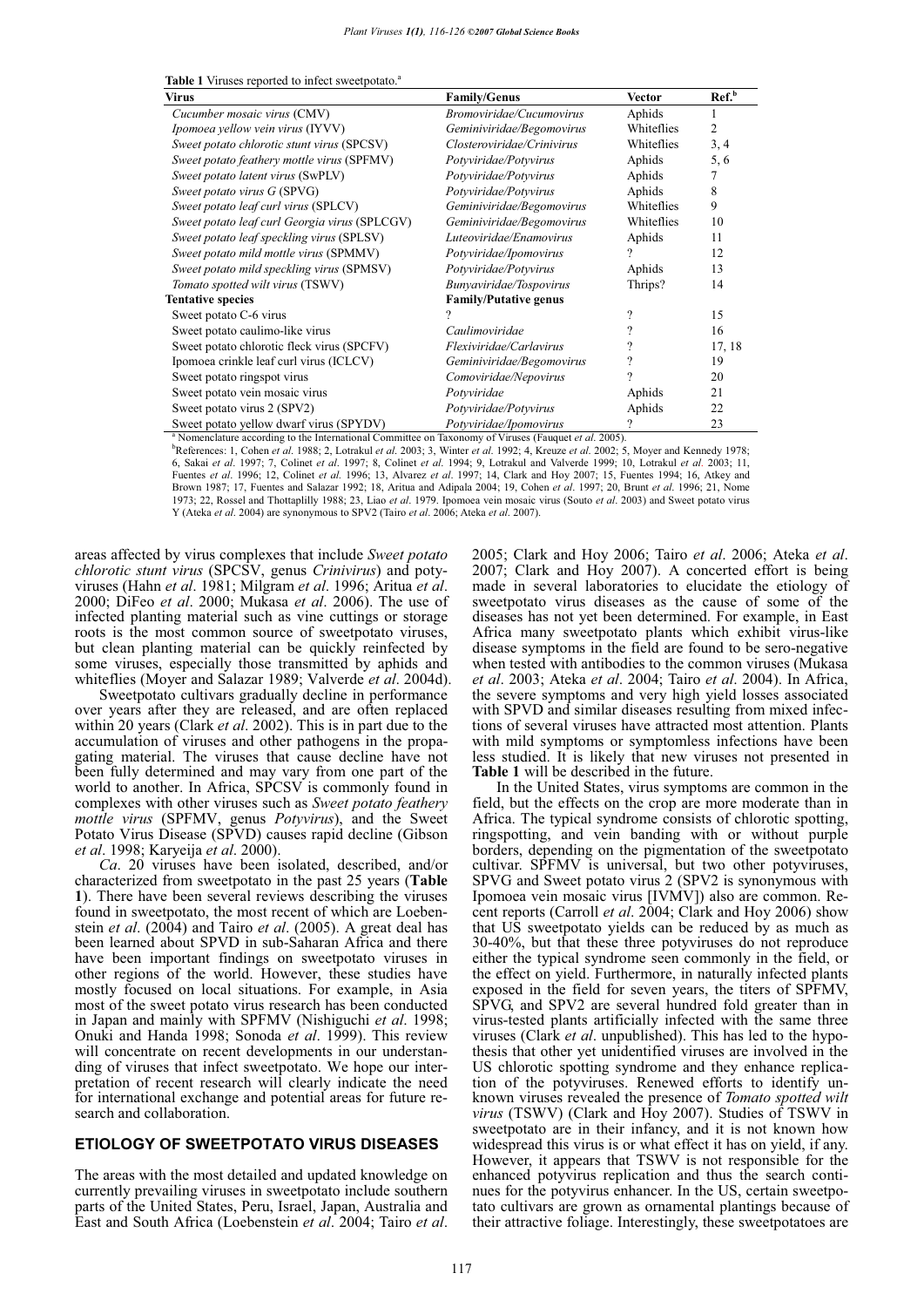

**Fig. 1 Symptoms caused by sweetpotato viruses on** *Ipomoea* **spp.** (**A**) Upward curling at the margin of young leaves of sweetpotato (*Ipomoea batatas*) caused by *Sweet potato leaf curl virus* (SPLCV). Many sweetpotato genotypes remain symptomless when infected with (SPLCV). (**B**) Yellow mottle on *I. aquatica* caused by SPLCV. (**C**) Sweetpotato (NC-1554) showing purple ringspots and vein banding typical of those commonly seen in the field in the US in cultivars that normally have purple pigmentation on the leaves. (**D**) Sweetpotato cv. 'Beauregard' infected with the russet crack strain of *Sweet potato feathery mottle virus* and the White Bunch strain of *Sweet potato chlorotic stunt virus*. The fan-shaped and stunted leaves represent part of the syndrome of sweet potato virus disease.

affected by a completely different complex of viruses than the sweetpotatoes grown for human consumption. The purple-leaved cultivars of ornamental sweetpotatoes are commonly infected with the geminivirus *Sweet potato leaf curl virus* (SPLCV) (**Fig. 1A**) and the uncharacterized C-6 virus.

There are several unresolved problems in the taxonomy of sweetpotato viruses. Many viruses associated with important symptoms or diseases, such as internal cork, have unfortunately never been isolated or characterized. Some viruses have been described and named, but isolates are no longer available for direct comparison, such as Sweet potato vein mosaic virus (Nome 1973). Thus, it is not possible to determine their relatedness to other sweetpotato viruses. Although SPFMV is common wherever sweetpotatoes are grown, it is evident that there are several distinct phylogenetic clusters within this nomenspecies (Karyeija *et al*. 2000b; Kreuze *et al*. 2000; Karyeija *et al*. 2001), and it has been suggested that some of these clusters, such as strain C, be treated as distinct species (Tairo *et al*. 2005). In some cases, these also correlate with important biological properties. For example, the russet crack strain of SPFMV interacts synergistically with SPCSV to induce typical SPVD symptoms (**Fig. 1D**), but the common strain of SPFMV does not (Souto *et al*. 2003; Kokkinos and Clark 2006b). The time has come for a systematic analysis of the taxonomy of the sweetpotato potyviruses utilizing complete sequence information, establishing priority names and identifying synonymy. A repository with information on the availability of antisera and virus cultures will be helpful to accomplishing this.

# **DIAGNOSIS AND DETECTION**

The development of techniques for virus detection and identification should be a priority of any research program aiming to control viral diseases. Once the virus has been identified, one can develop indexing procedures, search for sources of resistance or develop other control methods. In recent years, progress has been made in developing sensitive techniques for several sweetpotato viruses (Abad and Moyer 1992; Colinet et al. 1998; Kokkinos and Clark 2006a; Mukasa *et al*. 2006, Tairo *et al*. 2006). The difficulty in detecting sweetpotato viruses in sweet potato is in some cases due to low virus titers rather than inhibitors or problems with the assays (Karyeija *et al*. 2000b; Kokkinos and Clark 2006a). Nevertheless, diagnosis of sweetpotato viruses is difficult due to the occurrence of mixed infections, diverse viral strains, and uneven virus distribution within the plant. The universal presence of SPFMV has often masked the presence of other viruses in sweetpotato, especially potyviruses, and hindered efforts to isolate and identify them.

Indexing based on grafts to susceptible indicator plants such as *I*. *setosa* (Brazilian morning glory) is presumed to be a reliable method for detection of most sweetpotato viruses. Based on earlier observations it has been assumed that this plant was a host for all viruses infecting sweetpotato. However, some sweetpotato viruses such as TSWV do not cause visible symptoms on this host. *I*. *nil* 'Scarlet O Hara' is another host that produces symptoms in response to most sweetpotato viruses. Mechanical inoculation to other virus indicator hosts such as *Nicotiana benthamiana*, *N*. *clevelandii* and *Chenopodium quinoa* is also recommended (Moyer and Salazar 1989). In addition to grafting to *I*. *setosa* also grafting to *I*. *aquatica* a host that is not susceptible to SPFMV may reveal infections by SPLCV which induces vein yellowing on *I*. *aquatica* (**Fig. 1B**). The indexing procedures require considerable time, labor and greenhouse space.

Although biological properties remain very important in sweetpotato virus diagnosis, properties of the viral coat protein and nucleic acid are two categories widely exploited by diagnosticians. Several techniques have been developed and have been used in sweetpotato virus diagnosis. These include polymerase chain reaction (PCR), reverse transcription PCR (RT-PCR), molecular hybridization, electrophoretic analysis of dsRNA, western blot, enzyme-linked immunosorbent assay (ELISA), and serologically specific electron microscopy (Derrick 1973; Clark and Adams 1977; Abad and Mover 1992; Colinet et al. 1998). The use of one or a combination of these techniques to complement indexing is recommended.

# **ELISA**

Serology of virus particles and coat proteins has been widely used for the identification of plant viruses. ELISA has become the preferred test for plant viruses because of its simplicity, adaptability, sensitivity, and accuracy. Even though ELISA has been used for sweetpotato virus detection, there are some limitations. The low concentration and irregular distribution of viruses in sweetpotato are frequently cited as obstacles (Esbenshade and Moyer 1982). Another factor is the presence of phenolics, latex and inhib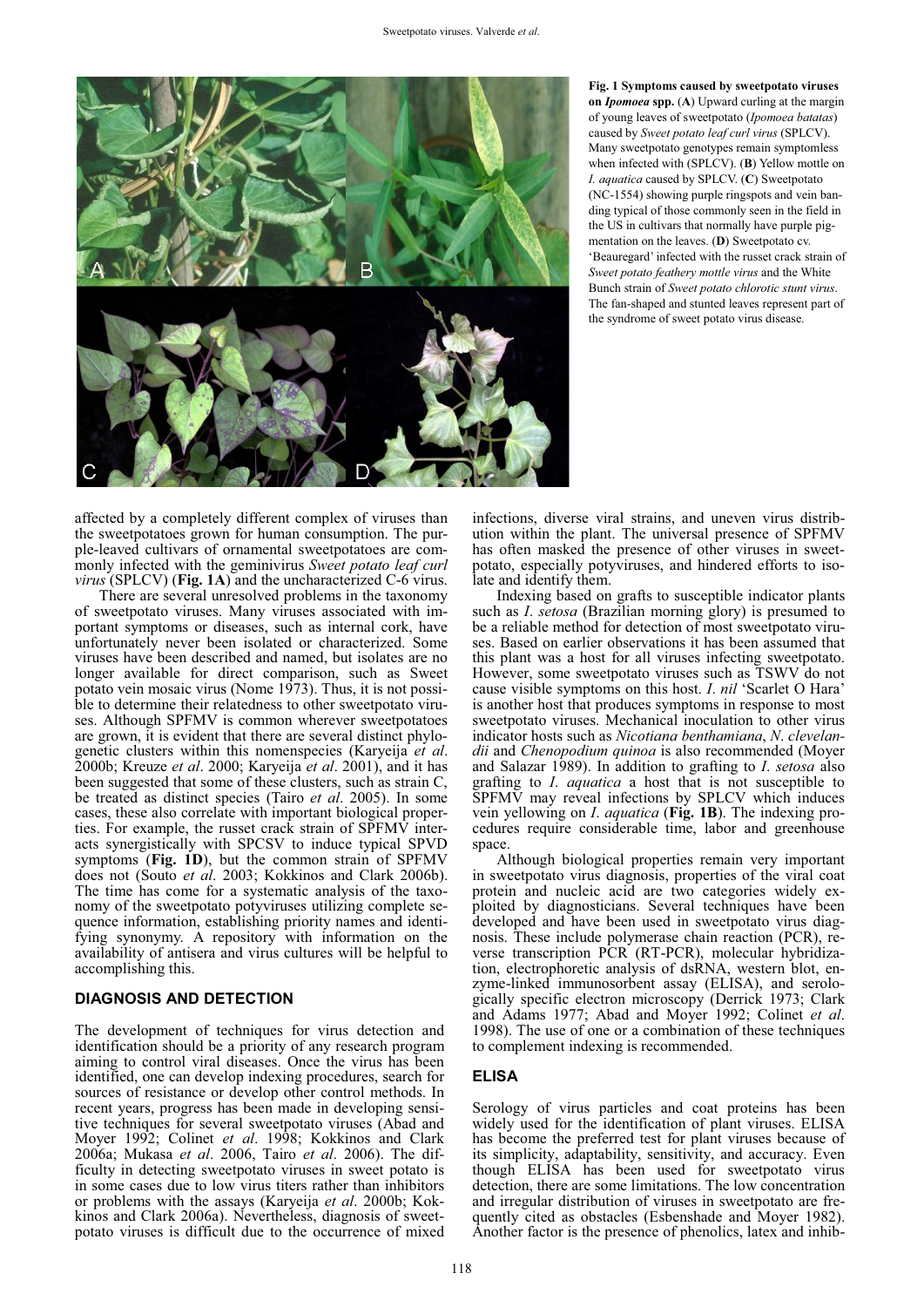itors in sweetpotato tissue that adversely affect tests (Abad and Moyer 1992). However, many of these obstacles can be avoided by grafting scions of the tested sweet-potato plants to *I*. *setosa* and testing these indicator plants systemically infected with the viruses instead of the original, sampled sweetpotato plant. A membrane immuno-binding assay also known as nitrocellulose membrane ELISA (NCM-ELISA) has been used with success to detect several sweetpotato viruses (Abad and Moyer 1992; Gutierrez *et al*. 2003; Mukasa *et al*. 2003a; Souto *et al*. 2003; Tairo *et al*. 2004; Valverde and Moreira 2004). Detection kits using this technique have been developed by the International Potato Center. They are very practical, particularly in developing countries where the use of other methods is limited by the available resources.

# **Molecular hybridization**

Nucleic acid hybridization, procedures have been developed for detection of several sweetpotato viruses. Probes consist of labeled viral DNA or RNA with radioactive or non-radioactive labels. A method using a SPLCV-specific probe direct-labeled with horseradish peroxidase and detected with chemiluminescence, has been tested with DNA samples from *I*. *batatas* and other *Ipomoea* species (Valverde *et al*. 2004a). Strong signals were obtained when tests were conducted using DNA from field (sweetpotato) and greenhouse (*Ipomoea* spp.) grown plants that were infected with SPLCV. Abad and Moyer (1992) developed *in vitro* transcribed RNA probes for SPFMV detection. The probes were developed using cDNA containing the 3'-terminal region of the capsid protein cistron. The riboprobe was more sensitive than immunological assays because it could overcome interference with host factors that compromise the reliability of immunodiagnostic assays.

# **PCR**

PCR offers several advantages compared to traditional methods of plant virus detection. The sensitivity of PCR is an advantage for detection of viruses that are unevenly distributed and are present at very low levels in infected plants. SPLCV has been detected from both indicator hosts and sweetpotato by PCR using virus specific and degenerate primers (Onuki and Hanada 1998; Lotrakul 2000; Li *et al*. 2004). Although SPLCV and related begomoviruses can be detected by PCR, it is not yet possible to detect them inexpensively. An RT-PCR assay utilizing degenerate primers corresponding to the border sequences of the NIb and the coat protein genes has been used for detection of sweetpotato potyviruses (Colinet *et al*. 1998; Souto *et al*. 2003). Sequencing of PCR products has been useful to determine the taxonomic status of these viruses (Colinet *et al*. 1998; Mukasa *et al*. 2003b; Souto *et al*. 2003). Degenerate primers have been developed that can be used to amplify a portion of the gene that encodes the heat shock protein 70 homologue (HSP70) present in all known members of the family *Closteroviridae*. SPCSV has been detected by reverse transcription PCR (RT-PCR) using HSP70 primers (Sim *et al*. 2000). Real-time PCR has been used to detect and quantify sweetpotato viruses (Kokkinos and Clark 2006a; Mukasa *et al*. 2006). Kokkinos and Clark (2006a) found using real-time PCR assays that titers of the potyviruses SPFMV, SPV2, and SPVG were near the threshold of detection in singly infected sweetpotato plants, but much greater in *I. setosa* and *I. nil* cv. 'Scarlet O'Hara'. The results of that study showed that real-time PCR was a more sensitive method for the detection and quantification of sweetpotato viruses directly from sweetpotato plants compared with traditional assays. Since real-time PCR is more sensitive than ELISA, this indicates that low titers of these viruses probably account for underestimation of the prevalence of these viruses in ELISA assays directly from sweetpotato (Gibson *et al*. 1997; Karyeija *et al*. 2000a, 2000b). This confirms the advantage of graft indexing on *I*. *setosa*

for sensitive detection.

PCR-based approaches may also be helpful for sorting out viruses that infect sweetpotato plants as a complex. The procedure devised for detecting and distinguishing SPV2 and two strains of SPFMV from sweetpotatoes in Australia included reverse transcription of viral RNA with oligoT<sub>25</sub> primer, PCR using a combination of degenerate primers, and restriction analysis of the 1.8-kb amplification products with *Hind*III and *Pvu*II endonucleases (Tairo *et al*. 2006). Similar procedures can be designed for viruses from which sequence data of several strains and isolates are available.

#### **SWEETPOTATO VIRUS DISEASE COMPLEXES**

SPVD can cause yield reductions of 80-90%. It is the result of a synergistic interaction between the whitefly-transmitted crinivirus (*Closterviridae*), SPCSV and the aphid-transmitted potyvirus (*Potyviridae*) SPFMV. This disease was first noted in eastern Belgian Congo (now Democratic Republic of Congo) in 1939 and was for many years considered a regional problem of sub-Saharan Africa (Carey *et al*. 1999). While SPFMV is universally distributed, SPCSV was initially only recognized in Africa. However, it has become apparent in recent years that disease complexes involving SPCSV also occur in Spain, South America and Central America (Carey *et al*. 1999; Di Feo *et al*. 2000; Gutierrez *et al*. 2003; Valverde and Moreira 2004; Valverde *et al*. 2004).

Several studies have revealed interesting aspects of the interaction between SPCSV and SPFMV. Karyeija *et al*. (2000a) showed that SPCSV enhances the accumulation of SPFMV by approximately 600-fold. This is unusual in that while potyviruses are often involved in synergistic interactions, more commonly they are the enhancer, as opposed to SPVD where SPFMV is the enhanced virus. There are also indications that SPCSV may broadly enhance the replication of several other sweetpotato viruses. Mukasa *et al*. (2006) showed that *Sweet potato mild mottle virus* is also enhanced by SPCSV, with virus titers increased approximately 1000 fold. The combined infection caused severe symptoms, and the name sweetpotato severe mosaic disease was suggested for the resulting disease. Kokkinos and Clark (2006b) found that SPCSV enhances replication of SPV2 (IVMV), *Sweet potato virus G* (SPVG), and both the russet crack and common strains of SPFMV. Symptoms from the mixed infections differed qualitatively, but were commensurate in severity with the enhanced replication of the potyvirus component, except for the SPFMV-C/SPCSV combination. Even though the titer of SPFMV-C was enhanced, plants infected with SPFMV-C and SPCSV only developed mild symptoms typical of SPCSV infection by itself. This suggests that enhancing accumulation of the potyvirus component is alone not sufficient for SPVD development. Both studies (Kokkinos and Clark 2006; Mukasa *et al*. 2006) showed that titers of SPCSV were decreased in the mixed infections compared to single infections, suggesting an antagonistic effect. Untiveros *et al*. (2007) found syngergistic interacttions between SPCSV and carla- and cucomoviruses in addition to ipomo- and potyviruses. Thus, although there are numerous potential interactions among sweetpotato viruses, it has become evident that SPCSV is the key element causing enhancement of a broad array of other viruses.

Kokkinos *et al*. (2006) used microarray technology to compare the effects of single infections with SPFMV-RC and SPCSV with concomitant infection on expression of sweetpotato genes. Even though the array represented only a portion of the sweetpotato genome, there was a dramatic difference in the number of genes that were differentially expressed: SPFMV – 3 genes, SPCSV – 14 genes, and  $SPFMV + SPCSV - >200$  genes.

Plant viruses are capable of rapid evolution to overcome the plant host defenses. Several plant viruses have been shown to encode proteins that are suppressors of the RNA silencing process (Carrington *et al.* 2001). These suppressors are diverse in sequence and structure and appear to be encoded by virtually any type of plant viruses (Moissiard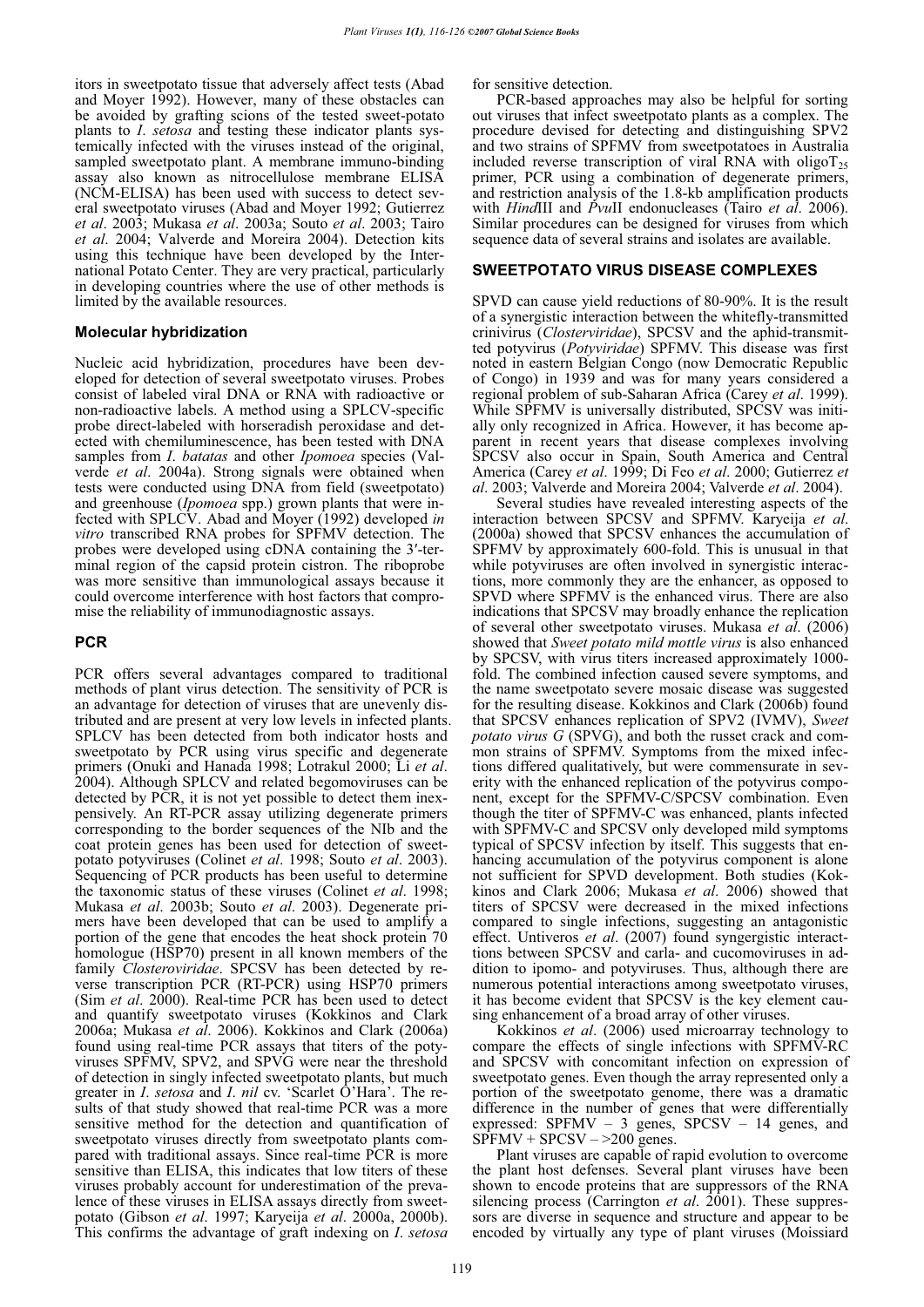and Voinnet 2004). RNA silencing is a host defense mechanism targeted against invasive or mobile RNA elements such as viruses or transposable retro-elements, leading to sequence-specific degradation. In plants, this is known as post-transcriptional gene silencing (PTGS) (Vance and Vaucheret 2001). When a plant virus infects a host cell it activates an RNA-based defense that is targeted against the viral genome.

A synergistic interaction in which a coinfection of *Potato virus Y* (PVY, genus *Potyvirus*) causes an increase in titer of a second, unrelated virus, *Potato virus X* (PVX, genus *Potexvirus*), in tobacco plants has been reported (Vance 1991). The titers of PVX RNA and coat protein increase and more severe symptoms are induced, but the titer of PVY is not affected. This synergism was the result of suppression of a host defense mechanism by the multifunctional helper component-proteinase (HCPro) of potyviruses. Later it was established that HCPro was a suppressor of PTGS (reviewed in Vance and Vaucheret 2001).

A possible explanation of the synergism between  $SPFM\hat{V}$  and  $SPCS\hat{V}$  is that the host actively inhibits optimum multiplication of SPFMV and that SPCSV suppresses the resistance mechanism. Kreuze *et al*. (2005) reported an RNase III with dsRNA-specific endonuclease activity that enhances the RNA-silencing suppression activity of another protein (p22) encoded by SPCSV. These two independent proteins are cooperatively involved in RNA silencing suppression.

Both RNA and DNA plant viruses encode suppressor proteins of silencing. It has been shown that geminiviruses both induce and probably also are targets of PTGS (Voinnet *et al*. 1999). Geminivirus infection does not include dsRNA replicative forms of the virus, although the mRNAs for the expression of the geminiviral genes could be subject to PTGS. Chellappan *et al*. (2004) suggest that in the case of geminiviruses, dsRNA could be formed by the virion-sense and complementary-sense transcripts annealing to each other due to a short overlap at their 3' ends.

Experiments with single and mixed infections of SPFMV-95-2 and SPLCV yielded surprising results since SPLCV DNA titer increased in mixed infections, while that of SPFMV-95-2 remained the same (Kokkinos and Clark 2006). These results suggest that the HCPro of SPFMV-95- 2 is acting as the suppressor of gene silencing for SPLCV. Although, symptoms on sweetpotato were not dramatically affected by mixed infections of SPFMV-95-2 and SPLCV, preliminary results on *I*. *setosa* indicate that mixed infections of these two viruses cause more severe symptoms than either alone

In addition to SPVD, other viral disease complexes of sweetpotato have also been described, which invariably seem to involve SPCSV. In Israel, CMV was found infecting sweetpotato together with SPCSV (also known as Sweet potato sunken vein virus) and usually also SPFMV, producing symptoms similar to SPVD and causing up to 80% reduction in yield (Cohen and Loebenstein 1991). It was shown that CMV could only infect sweetpotato if the plants were first infected with SPCSV (Cohen *et al*. 1988). Interestingly, this seems not to be the case for CMV in Egypt, where it is found infecting sweetpotato with or without SPCSV (IsHak *et al*. 2003). CMV has not been detected infecting sweetpotatoes in the field in the United States although there are old reports of diseases of sweetpotato involving mosaic symptoms (Martin 1962) and there have been many reports of many strains of this virus infecting other crops in the United States. In preliminary experiments, we have found pepper isolates of CMV that could infect *I*. *nil* (single infections) but failed to infect sweetpotato.

In the US, the situation with SPCSV has been confusing. SPVD symptoms have not been observed in the field in recent years. Nevertheless, SPCSV (West African strain) was found in a single tissue culture accession in a germplasm collection (Pio-Ribeiro *et al*. 1996). The origins of the sweetpotato accession and its infection are unclear, making it difficult to trace back possible origins of the

SPCSV. Abad *et al*. (2007) reported finding SPCSV in two fields and provided additional indications that the virus was not a recent introduction to the US. It is interesting to speculate that 'Georgia Mosaic' episodes that were reported in the 1950s and subsequently reported to be eradicated (Borders and Ratcliffe 1954; Girardeau and Ratcliffe 1963) represent a prior introduction of SPCSV, but it will be difficult to ever establish the connection. Regardless, it now appears that SPCSV has been present in the US, and it has long been known that SPFMV is universally associated with sweetpotato in the US (Clark and Moyer 1988), yet SPVD symptoms are rare, at best. Perhaps if we can learn why SPVD is rare in the US despite the fact that the causal viruses, their vectors, and susceptible cultivars are all present, a basis would be found to develop strategies to mitigate SPVD in regions where it is a serious threat.

# **SWEETPOTATO BEGOMOVIRUSES – AN OVERLOOKED COMPONENT**

Until recently, most surveys of sweetpotato viruses did not mention begomoviruses, even though leaf curl symptoms caused by unknown viruses have been observed for many years (Clark and Moyer 1988). SPLCV was first reported in the USA by Lotrakul *et al*. (1998) and in Japan by Onuki and Hanada (1998). A molecular characterization of the US isolate of SPLCV was conducted by Lotrakul and Valverde (1999). An apparently distinct geminivirus (Ipomoea crinkle leaf curl virus), was also found in sweetpotato in Israel (Cohen *et al*. 1997). *Ipomoea yellow vein virus* formerly known as SPLCV-Ipo, has been found in *I*. *indica* in Spain and Sicily (Banks *et al*. 1999; Briddon *et al*. 2006). SPLCV or related begomoviruses have been reported from sweetpotato in South America (Fuentes and Salazar 2003), the US (Lotrakul *et al*. 2003), East Africa (Miano *et al*. 2006), Spain (Lozano *et al*. 2004), and China (Luan *et al*. 2006).

It is now evident that begomoviruses are associated with sweetpotato in most, if not all, geographic regions where sweetpotatoes are grown, but the prevalence and distribution of the viruses within these regions is not known. Although these reports are recent, there is evidence that there is considerable variability among the strains of begomovirus represented in these reports (Lotrakul and Valverde 1999; Lotrakul *et al*. 2002) and prior observations of leaf curl symptoms suggest that these viruses were present long before they were reported. Some of the strains either do not induce symptoms or induce very mild, transient symptoms in the standard indicator host, *I*. *setosa*. Some genotypes of sweetpotato, such as cv. 'Beauregard', do not show any symptoms when infected with SPLCV (Clark and Hoy 2006). Genotypes that do develop the characteristic upward curling at the margins of young leaves generally do so only during warm periods of the year and may require the presence of other viruses for symptom development (Clark *et al*. 2002). Recent development of sensitive PCR (Li *et al*. 2004) and real-time PCR (Kokkinos and Clark 2006a) assays have helped us to recognize that SPLCV and related begomoviruses have sometimes escaped detection prior to the advent of these technologies. The diversity among sweetpotato begomoviruses reported (Cohen *et al*. 1997; Onuki and Hanada 1998; Banks *et al*. 1999; Onuki *et al*. 2000; Lotrakul *et al*. 2002; Briddon *et al*. 2006), may also indicate that these viruses undergo a high rate of recombination, similar to reports for other geminiviruses (Seal *et al*. 2006).

The potential importance of begomoviruses is indicated in part by the study of Clark and Hoy (2006) in which they found that yields of 'Beauregard' sweetpotato were reduced by 25-30% by SPLCV despite the fact that no symptoms were observed on the plants. Some farmers may believe that selecting symptomless vine cuttings for propagating material from genotypes that have virus resistance (Gibson *et al*. 1997), and/or that roguing symptomatic plants from production fields can be used as an effective means of managing SPVD (Gibson *et al*. 2004). Begomoviruses have the poten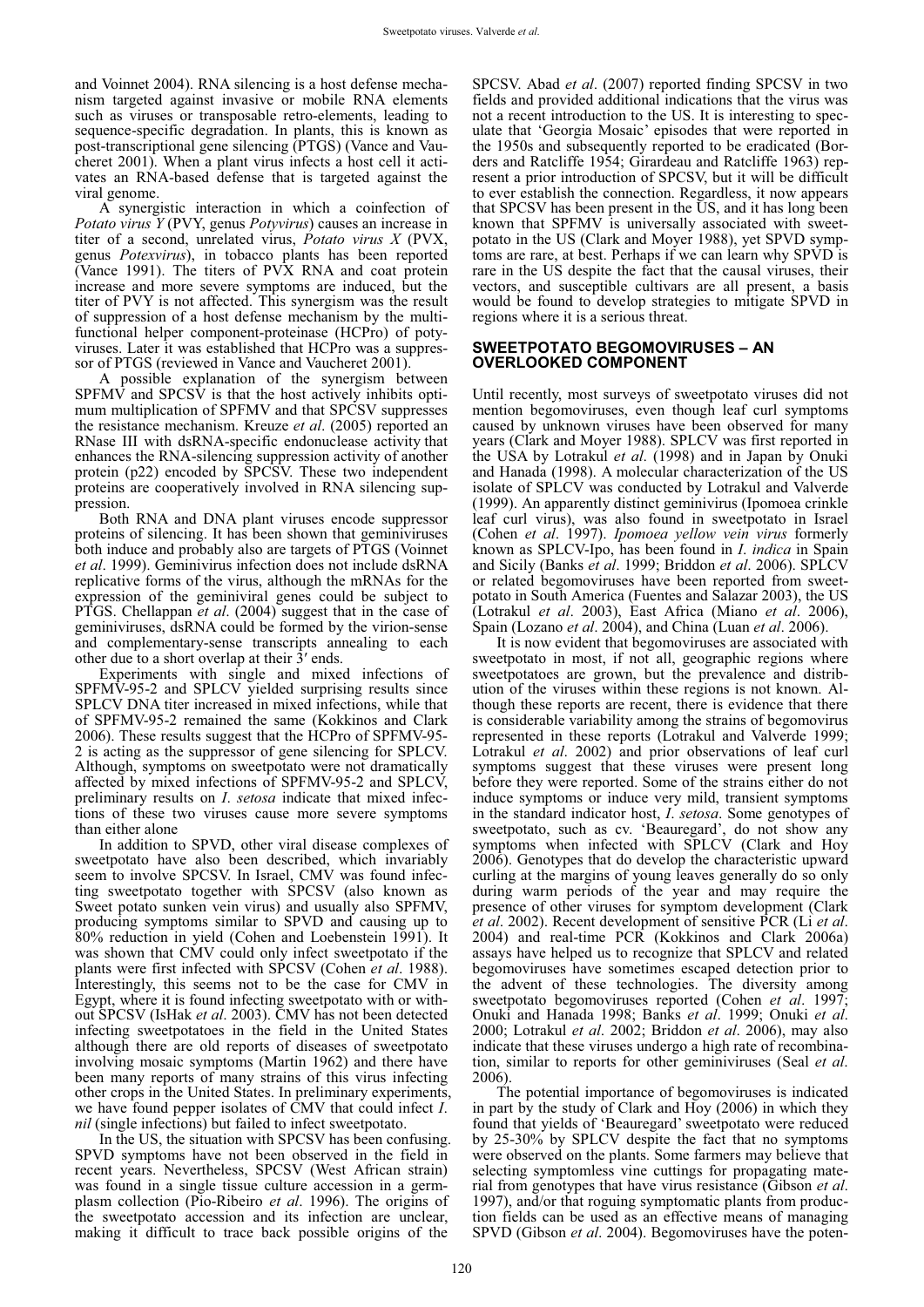tial to compromise these efforts as they are capable of causing significant yield effects without inducing apparent symptoms. There is a need therefore, to incorporate specific begomovirus test procedures into sweetpotato virus indexing protocols and to determine the prevalence and effects of this group of viruses in those regions where begomoviruses have recently been reported.

# **CONTROL OF SWEETPOTATO VIRUS DISEASES**

Attempts at controlling sweetpotato viruses are relatively recent, and generally involve either use of resistant cultivars or 'clean seed' programs. The relative merits of these two approaches are viewed quite differently in various countries with different production systems.

#### **Approaches to using virus resistance**

Resistance is an attractive option for disease management as it generally does not require significant expenditures by the grower. In the case of sweetpotato, there have likely been unintended gains in development of virus resistance as breeders and farmers have both selected for high yield, and/or mild symptoms, in plantings that were exposed to natural virus infection, but this has not been documented. There have also been notable successes in producing cultivars that were resistant to development of certain symptoms, such as internal cork or russet crack, despite a lack of knowledge of the etiology of these disorders (Clark and Moyer 1988). However, efforts targeted at true resistance to specific viruses or virus complexes are relatively recent.

Initial attempts to develop virus resistance in sweetpotato focused on SPFMV because of its universal distribution. Genotypes have been described as resistant to SPFMV in different countries and Mihovilovich *et al*. (2000) used graft inoculation techniques to study resistance to SPFMV. They found significant general combining abilities but no significant specific combining abilities and suggested that additive gene action is important in resistance to SPFMV. However, genotypes described as resistant to SPFMV in Peru were found to be susceptible in East Africa (Mwanga et al. 1991; Gibson et al. 1998; Karyeija *et al*. 1998b; Mwanga *et al*. 2002). Subsequent studies have demonstrated that there is not only a diversity of potyviruses infecting sweetpotato worldwide, but considerable diversity within what has been called SPFMV (Kreuze *et al*. 2000), which greatly complicates efforts at developing resistance. In the case of SPCSV, there are also different serotypes, and sweetpotato genotypes found resistant to SPVD in Nigeria where the West African serotype of SPCSV predominates were susceptible in Uganda where the East African serotype is predominant (Mwanga *et al*. 1991; Alicai *et al*. 1999b; Carey *et al*. 1999). There can also be considerable diversity of viruses within a location, as has been found for SPFMV, SPCSV, and SPMMV (Mukasa *et al*. 2003b, 2003c; Tairo *et al*. 2005). Tairo *et al*. (2005) discuss the implications of diversity of sweetpotato viruses for efforts to breed for resistance. The important point is that it is essential to assure that resistance is sufficiently comprehensive to provide protection from local strains. Furthermore, Karyeija *et al*. (2000a) demonstrated that infection with SPCSV overcomes resistance to SPFMV.

In East Africa, many farmers grow landraces that have been shared through generations. Although SPVD is a limiting factor to sweetpotato production in sub-Saharan Africa (SSA), the impact of the disease is mitigated by use of resistant cultivars and landraces selected from local germplasm (Aritua *et al*. 1998b; Karyeija *et al*. 1998a). When non-indigenous genotypes, such as high-yielding North American cultivars are grown in SSA, most plants quickly develop SPVD symptoms and their yield is dramatically reduced (Aritua *et al*. 2000). By contrast, plantings of locally adapted cultivars generally have a lower proportion of plants with SPVD symptoms (25-30% reported by Aritua *et al*. 1998a), the symptoms appear later, plants may recover from SPVD, and the yield reduction attributable to SPVD is not as great. Sweetpotato is an indeterminant plant without a defined physiological maturity, and as such, storage roots may continue to enlarge for a long time. Unfortunately, many of these cultivars are slow yielding (Gibson *et al*. 2000), producing an acceptable yield only after very long growth periods, and it has been said that "Widespread use of less productive SPVD-resistant landraces may be the most damaging consequence of SPVD" (Gibson *et al*. 2004). Gibson *et al*. (2000) lamented the lack of attention to sweetpotato seedlings by farmers and the consequent lack of development of SPVD-resistant landraces with improved yielding ability. There thus remains a need for improved SPVD-resistant cultivars that produce acceptable yields in a shorter time, combined with other desired characteristics, and this is the focus of ongoing research.

Several characteristics of sweetpotato make it a difficult crop in which to breed for resistance (Mwanga *et al*. 2002; Mcharo *et al*. 2005). It is a highly heterozygous allohexaploid ( $2n = 90$ ) with complex segregation ratios and many traits are inherited quantitatively. Self-incompatibility makes it time consuming to introgress desirable traits. Nevertheless, Hahn *et al.* (1981) used a core graft transmission technique to screen sweetpotato clones for resistance to SPVD and found a high broad sense heritability for resistance.

In recent years, public institutions have become more active in developing and releasing SPVD-resistant cultivars (Mwanga *et al*. 2001, 2003). A series of publications by Mwanga and co-workers has provided a foundation for studies of genetics of resistance to SPVD. Ten parental clones were originally selected for resistance to SPVD based on reactions observed in the field under conditions of natural inoculation (Mwanga *et al*. 2001). Unfortunately, only two were considered resistant to SPVD and the limited availability of resistant genotypes has limited heritability studies on SPVD. Nevertheless, these parents were crossed in a half diallel mating design and progeny were challenged by simultaneous graft inoculation with SPFMV and SPCSV (Mwanga *et al*. 2002a). All progeny initially developed severe SPVD symptoms and the frequency distribution of SPVD severity scores among diallel families was skewed to the susceptible ratings, but there were significant differences in severity ratings among parents. Full sib families all differed significantly for recovery from SPVD, indicating that recovery is an important attribute in assessing resistance to SPVD. Almost all of the inoculated plants tested positive for SPFMV by DAS-ELISA and SPCSV by TAS-ELISA and those that tested negative could be infected by repeated graft inoculation and were positive by indexing on *I*. *setosa*. Although the resistance to SPVD observed in these progeny was considerably less than the high level of resistance that has been observed in other *Ipomoea* species (Karyeija *et al*. 1998a), Mwanga *et al*. (2002b) found moderate narrow-sense heritability and high broad-sense heritability for resistance to SPVD and suggested that rapid gains in SPVD resistance could be made by mass selection techniques. They identified cvs. New 'Kawago' and 'Sowola' as promising parents for improving resistance to SPVD (Mwanga *et al*. 2002a, 2002c). In another study, Mwanga *et al*. (2002b) found two amplified fragment length polymorphism (AFLP) markers, one that explained 70% of total variation for resistance to SPCSV and another that explained 66% of total variation for resistance to SPFMV. They also suggested "…that additional genes mediate oligogenic or multigenic horizontal (quantitative) resistance to both viruses." (Mwanga *et al*. 2002b). Mcharo *et al*. (2005) extended the findings in a study in which they used three analytical procedures: quantitative trait loci (QTL) analysis, discriminant analysis, and logistic regression to separate DNA marker profiles. The latter two techniques revealed one important marker for SPCSV and two for SPFMV that had not been identified by QTL analysis and they found that prediction accuracy could be elevated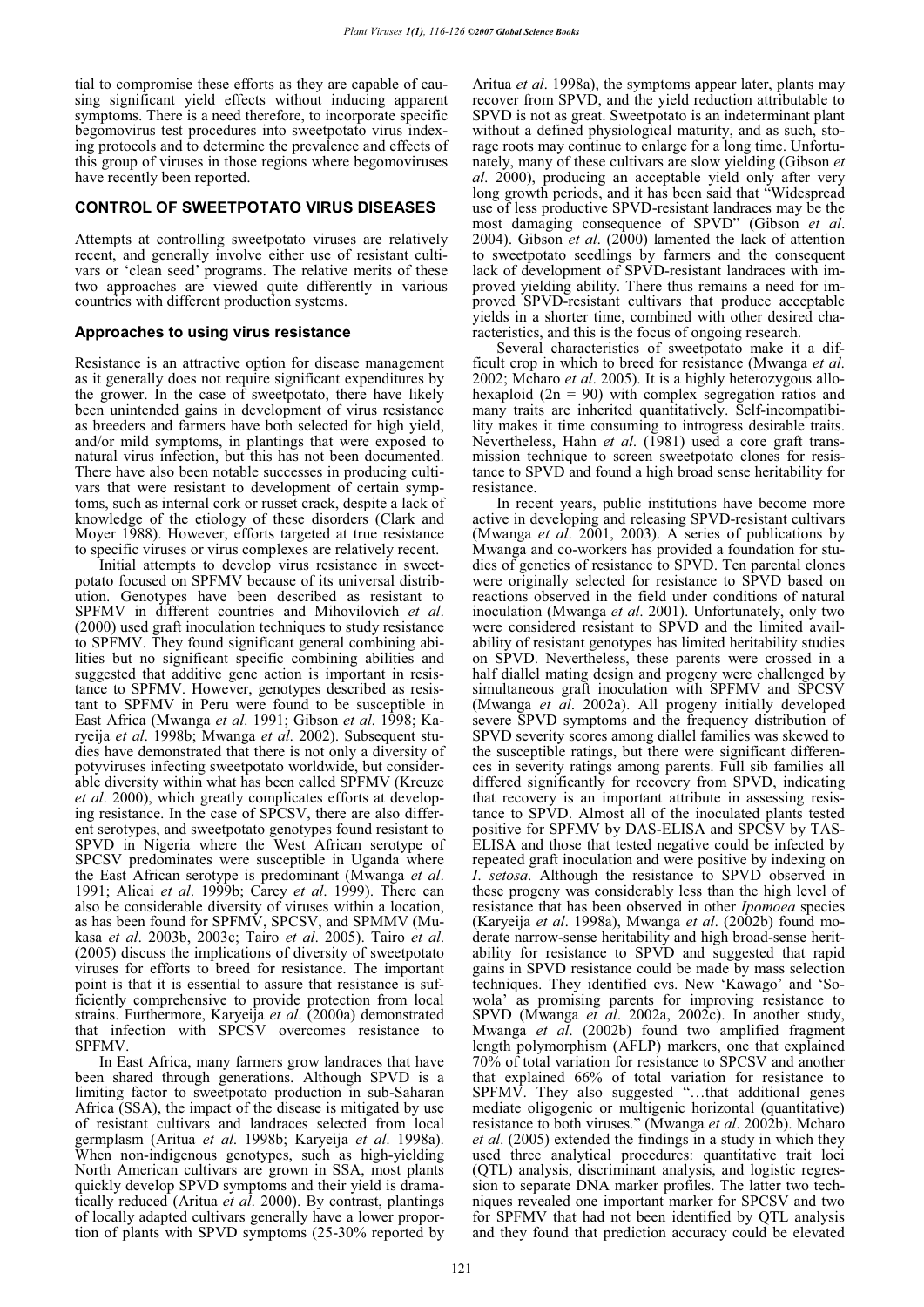to 96% using as few as four markers for SPFMV and six for SPCSV.

There has naturally been interest in developing transgenic forms of resistance to sweetpotato viruses. One highly publicized effort (Wambugu 2003) involved transformation of some East African cultivars with the coat protein gene from the russet crack strain of SPFMV. When finally evaluated in the field, these transformants were no more resistant to SPVD than the nontransformed lines (New Scientist, 7 Feb 2004, p 7), possibly because the East African and common strains of SPFMV are the common strains in SSA (Tairo *et al*. 2005). Because SPCSV can cause yield loss on its own, and because it synergises with most other sweetpotato viruses, it has been suggested that efforts to develop SPVD resistance in sweetpotato should target SPCSV (Tairo *et al*. 2005; Aritua *et al*. 2007).

Aritua *et al*. (1998) studied SPVD development on three sweetpotato clones in the field in Uganda and found that aphids were absent and whiteflies were equally abundant on all three clones and they concluded that differences in susceptibility among these three clones to SPVD were not attributable to differences in susceptibility to the virus vectors, but likely due to differences in susceptibility to infection by one of the component viruses. Beyond this study, there is little published information to indicate whether resistance to aphids or whiteflies exists in sweetpotato germplasm.

Progress has been made on developing resistance to sweetpotato viruses, but little is known about the nature of tolerance and/or resistance. For SPFMV, SPCSV, or SPVD, genotypes have been characterized as resistant if they fail to develop symptoms under natural inoculum pressure in the field, or in other cases following graft inoculation. However, these two approaches may actually measure different phenomena. For example, Beauregard, which has been called susceptible to SPFMV because there is often high incidence of infection in the field (Clark and Hoy 2006), develops a very low titer of this virus (Kokkinos and Clark 2006), is nearly symptomless when infected with SPFMV, and yield is not greatly affected when plants are artificially inoculated with SPFMV (Clark and Hoy 2006). Given these observations, apparent susceptibility to SPFMV may be because of increased attractiveness to aphid vectors rather than a specific reaction of the host to the virus. SPLCV does not induce symptoms in the foliage of most genotypes examined, but may present the simplest interaction with cultivars of sweetpotato. Clark *et al*. (2004) studied seven genotypes and found dramatic differences in the effect of SPLCV infection on yield. Cvs. 'Bienville' and 'Jonathan' were especially sensitive and yields were reduced as much as 75% while yields of cvs. 'Xushu-18' and 'Picadito' were unaffected. Estimates of SPLCV titer by real-time quantitative PCR indicated that titers were very high in 'Bienville' and very low in 'Xushu-18' and 'Picadito' (Kokkinos 2006). Thus, each virus may be different in how it interacts with sweetpotato genotype and how virus titer correlates with symptom development and effects on yield. While it will be valuable to know whether resistance affects virus titer, suitability of plants as sources of virus acquisition, and/or systemic movement of the virus, we recommend that the terms resistance/susceptibility be used only to describe the performance of the virus within the sweetpotato host plant and that tolerance/susceptibility be used to describe the difference in performance between an infected host and an uninfected plant (Carr 2006).

There has been an impressive expansion of knowledge about sweetpotato viruses in Africa and resistance to these diseases, however, it also illustrates our lack of understanding of the etiology of virus diseases in other parts of the world. The concern is especially great in the Americas, which includes the putative center of origin of sweetpotato, and the South Pacific which is a secondary center of diversity in sweetpotato (Tairo *et al*. 2005). There are also indications that there may be unidentified viruses still in SSA

(Mukasa *et al*. 2003a). This deficiency retards not only development of virus resistance adapted for these regions, but also poses a risk of inadvertent introduction of unknown viruses to other areas where they might contribute to overcoming existing resistance (Tairo *et al*. 2005).

#### **Seed programs and phytosanitary measures**

Technologies for eliminating viruses from plants by meristem-tip culture and for indexing sweetpotatoes for viruses are not new. However, most programs for providing farmers with propagating material that is relatively free of viruses were only deployed in the last 20 years. While there are a number of published reports that describe the effects sweetpotato viruses can have on yield and quality of the crop (Ma *et al*. 2002; Bryan *et al*. 2003b; Njeru *et al*. 2004; Clark and Hoy 2006; Mukasa *et al*. 2006), we are only aware of one in-depth evaluation of the impact of a clean seed program. Fuglie *et al*. (1999) studied the impact of the "virus-free" production system in Shandong province, China. They estimated that from its inception in 1994, this program was extended to approximately 80% of the province's 500,000+ hectares by 1998. Farmers' responses to surveys and data from demonstration plots indicated yield increases of over 30%. They found the virus-free seed was adopted in both poor and richer villages, regardless of whether sweetpotato was an important crop for the village. The program in China may have been successful because at the time it started, the cost of virus-free seed was low relative to the benefits gained from higher yields. The benefits were enhanced by demand from the food processing industry which kept prices from falling in response to increased supply. Except for California, sweetpotato producing states in the US did not start virus-tested seed programs until about 1999. Bryan *et al*. (2003a) suggested that returns to farmers were potentially greater when farmers grew their crop from seed 1-2 years away from the original virustested seed because of the lower cost of producing the seed even though yields gradually declined through this period. Actual impact of the US programs has not been investigated in the depth that was done for the Shandong program.

The success of and necessity for seed programs to manage sweetpotato viruses may depend on a number of factors in addition to the economic factors considered by Fuglie *et al*. (1999). In a study in East Africa, no benefit of using 'virus-free' planting material was seen (Gibson *et al*. 1997; Carey *et al*. 1999). However, many of the cultivars grown there are slow-yielding and have some level of resistance to SPVD, and are less likely to show a similar yield response from clean seed. In addition, these studies compared 'virus-free' seed with traditional planting material, which in East Africa usually consists of plants selected as free of symptoms and therefore less likely to be infected than the crop overall. In most of SSA, production is by small-scale farmers for home consumption, and economic constraints and limitations of infrastructure make establishment of a clean seed program especially difficult. Without data on how high-yielding SPVD susceptible cultivars perform in this environment using clean seed technology, it is difficult to judge the potential value of a clean seed program.

Since SPVD induces dramatic symptoms, it is possible to readily identify affected plants in the field, unlike other virus diseases of sweetpotato. Furthermore, some of the resistant landraces in Africa often produce branches or shoots on the plant that are free of symptoms, and in many cases, also free of viruses for which they have been tested (Gibson *et al*. 1997). This provides farmers both an opportunity to select planting material that is free of symptoms and also to rogue the crop after planting to remove plants with SPVD. It has been reported by several workers that virus distribution can be very uneven in sweetpotato plants, but there remains a real need to evaluate how factors such as rate of plant growth, mixed infections with multiple viruses, environmental variables, host resistance and others affect dis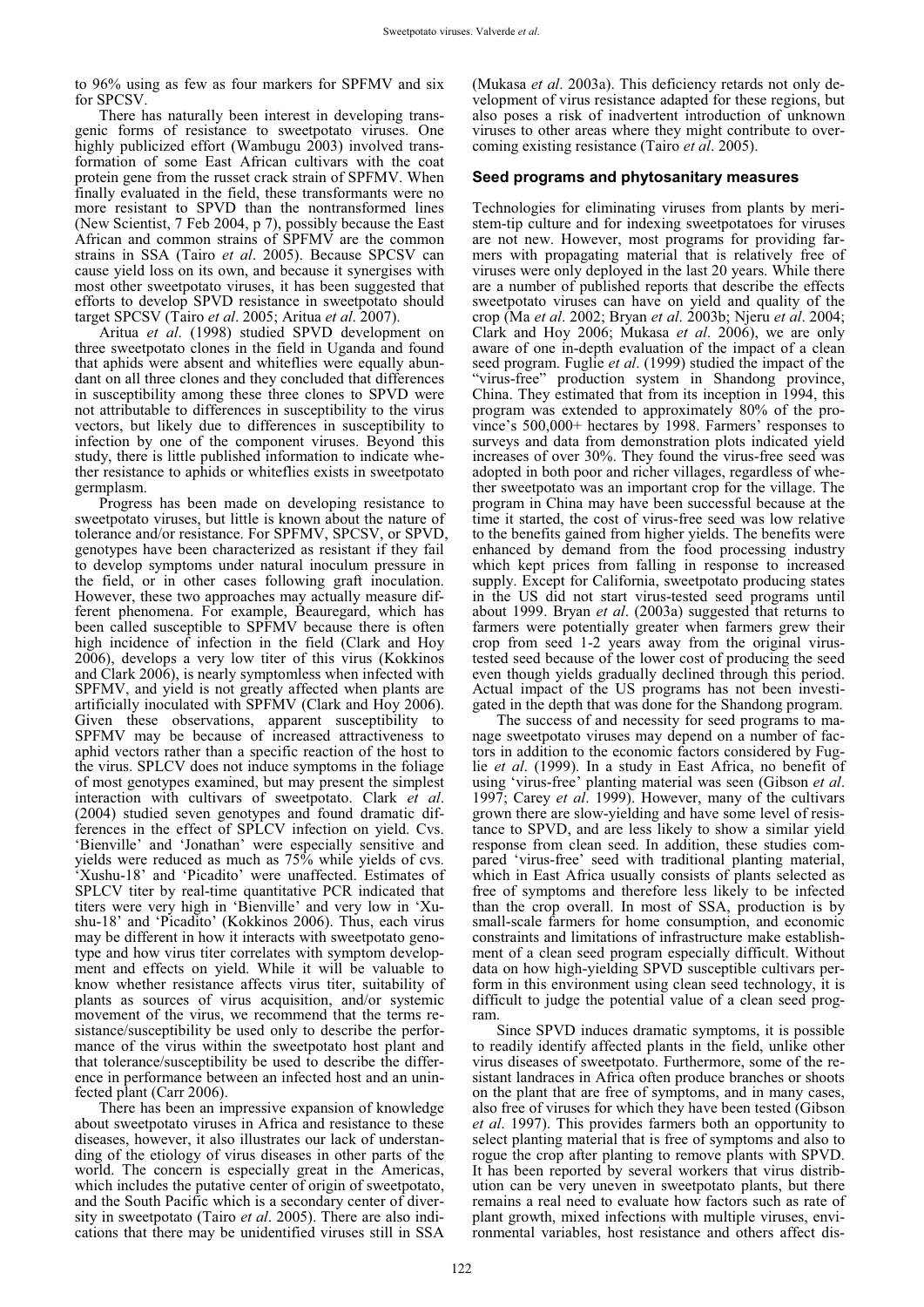tribution of viruses and especially their systemic movement toward the shoot tip.

# **Epidemiology and management strategies**

Understanding the epidemiology of diseases is critical to implementing and evaluating strategies for their management. Gradually, the deficiencies in our understanding of etiology of sweetpotato virus diseases is being overcome and control tactics are being developed and deployed, as outlined above. As these necessary prerequisites are attained, emphasis is shifting to using this knowledge to develop comprehensive management strategies for each region that are based on a sound understanding of the epidemiology of the locally important viruses.

Study of the epidemiology of sweetpotato viruses is particularly difficult because of the lack of tools to enable inexpensive, sensitive detection of the viruses directly from sweetpotato. While some studies have used ELISA or PCR methods, it is clear that false negatives can result as compared to indexing on *I*. *setosa*, especially if single infections by SPFMV are involved (Gibson *et al*. 1997; Kokkinos and Clark 2006b; Aritua *et al*. 2007). The necessity of biological indexing presents a great bottleneck to epidemiological studies and a real boon would be realized if a sensitive, inexpensive alternative could be devised. There also has been very little effort to study the relationships of sweetpotato virus vectors.

As a few studies related to epidemiology of sweetpotato viruses have come out, it appears that there are some fundamental differences in virus spread between different geographic regions and cropping systems. In Brazil in the cvs. 'Brazlândia Branca', 'Brazlândia Roxa', and 'Coquinho', and in the US in the cv. 'Beauregard', SPFMV rapidly infects sweetpotato plants in the field and can infect 100% of plants within the first season (Pozzer *et al*. 1994; Bryan *et al*. 2003a; Clark *et al*. 2004), and in one report, as early as nine weeks after planting (Bryan *et al*. 2003b). Even though reinfection with SPFMV occurs rapidly, decline in yield is gradual over several years (Clark *et al*. 2002; Bryan *et al*. 2003a; LaBonte *et al*. 2004), suggesting the involvement of other viruses. In the cultivar Georgia Jet in Israel, only SPCSV was found in a crop planted entirely from healthy stock, but when SPFMV was present in the planting material, SPFMV spread very rapidly (Milgram *et al*. 1996). On the other hand, surveys in Africa, although they report SPFMV to be the predominant virus, often report much lower incidences of SPFMV (Gibson *et al*. 1997; Aritua *et al*. 2007). There could be many reasons for the apparent difference, including differences in wild hosts as sources of viral inoculum, vector abundance and/or movements, and differences in cultivar resistance. However, Clark *et al*. (2004) found high rates of infection in the US in 'Tanzania', a cultivar with resistance to SPFMV that is grown commonly in East Africa (Mwanga *et al*. 2002b). Another factor may be the abundance of high-titer source plants from which the aphid vectors acquire SPFMV in the field. Aritua *et al*. (1998) found that SPFMV became very difficult to detect in singly infected plants and aphids did not readily acquire the virus from such plants but readily transmitted the virus from plants with SPVD. Since co-infection with SPCSV causes a dramatic increase in titer of SPFMV (Karyeija *et al*. 2000a; Kokkinos and Clark 2006b), it is not surprising that acquisition of SPFMV is much greater. However, some of the greatest rates of spread of SPFMV in the field seem to occur in locations where SPCSV is not detectable (Bryan *et al*. 2003b; Clark *et al*. 2004). There is a critical need in these situations to determine what other factors are favoring rapid spread of SPFMV.

Byamukama *et al*. (2004) studied populations of whiteflies and aphids and spread of SPVD from an infected block at the center of a field planted to the cultivar 'Tanzania', which is resistant to SPFMV but moderately susceptible to SPVD. They trapped whiteflies within and outside

the crop, but in greater numbers close to the crop canopy. Aphids did not colonize the crop, but were trapped near and above the canopy in equal numbers and it was suggested that these were itinerant alate aphids originating from other hosts. SPVD spread only a short distance from the central infected block. Spread was much greater from the central block than from outside the crop, and SPVD spread only short distances. Thus, the authors inferred that older infected fields closely neighboring new fields, or infected plants inadvertently planted by farmers were the most likely sources of new infections. They surmised that roguing would be an effective means of limiting spread of SPVD. These observations were borne out in another study in which Gibson *et al*. (2004) found that roguing out plants with SPVD symptoms at one month after planting and isolating healthy plantings from SPVD-affected plants by 15 m greatly decreased spread of SPVD to a susceptible cv. ('Tanzania'). Furthermore, SPVD-resistant cultivars out yielded some local SPVD-resistant landraces. Widespread planting of SPVD-resistant cultivars may also lead to a reduction of incidence of SPVD in susceptible cultivars grown nearby (Aritua *et al*. 1999). Strategies combining these tactics may allow farmers to grow better yielding cultivars with lesser degrees of SPVD resistance (Gibson *et al*. 2004). SPVD is most prevalent in drier regions of East Africa where whiteflies are also more abundant, but fluctuations in whitefly populations within a given region are not necessarily correlated with SPVD incidence (Aritua *et al*. 1998a; Alicai *et al*. 1999; Aritua *et al*. 2007).

The role of wild hosts in the epidemiology of sweetpotato virus diseases has not been critically evaluated. Clark *et al*. (1986) found that certain perennial species could serve as overwintering reservoirs of SPFMV in a temperate environment in the US. Tugume *et al*. (2005) also surveyed wild *Ipomoea* species in Uganda and found that about 36% of the plants were infected with SPFMV, SPMMV, SPCSV, or SPCFV or a combination of these viruses. While it is clear that some of these hosts may serve as virus reservoirs, it is not clear to what extent they may affect epidemic development in sweetpotato. Since titers of some viruses, such as SPFMV, SPV2 (IVMV), and SPVG, are very low in sweetpotato but much higher in some other *Ipomoea* species (Kokkinos and Clark 2006a), it is possible that some may serve as more efficient hosts for virus acquisition by vectors in the field, but this has not been examined.

It is tempting to extrapolate the knowledge of sweetpotato virus diseases gained in Africa to other locations. However, SPVD lends itself more readily to roguing not only because the disease spreads short distances, but also because symptoms of SPVD are so dramatic that affected plants are readily identified in the field. It also appears that at least one of the component viruses, SPFMV, spreads more slowly in East Africa than in other locations.

# **CONCLUSIONS**

Past research on sweetpotato viruses has not only been limited by lack of financial support, but also has focused on local or regional interests. It has become obvious that there is little reliable information on geographic distribution of sweetpotato diseases, and some important viruses, such as SPLCV and SPCSV, are more widely distributed than was previously recognized. Many other questions remain: How do mixed infections that enhance the titer of SPFMV affect virus acquisition by vectors and spread in the field? What roles do wild hosts, some of which may support greater replication of SPFMV play? Most important, however, is why does SPVD not occur in some places were SPFMV is universal, SPCSV has been detected, aphids and whiteflies are present, and the dominant cultivars are highly susceptible?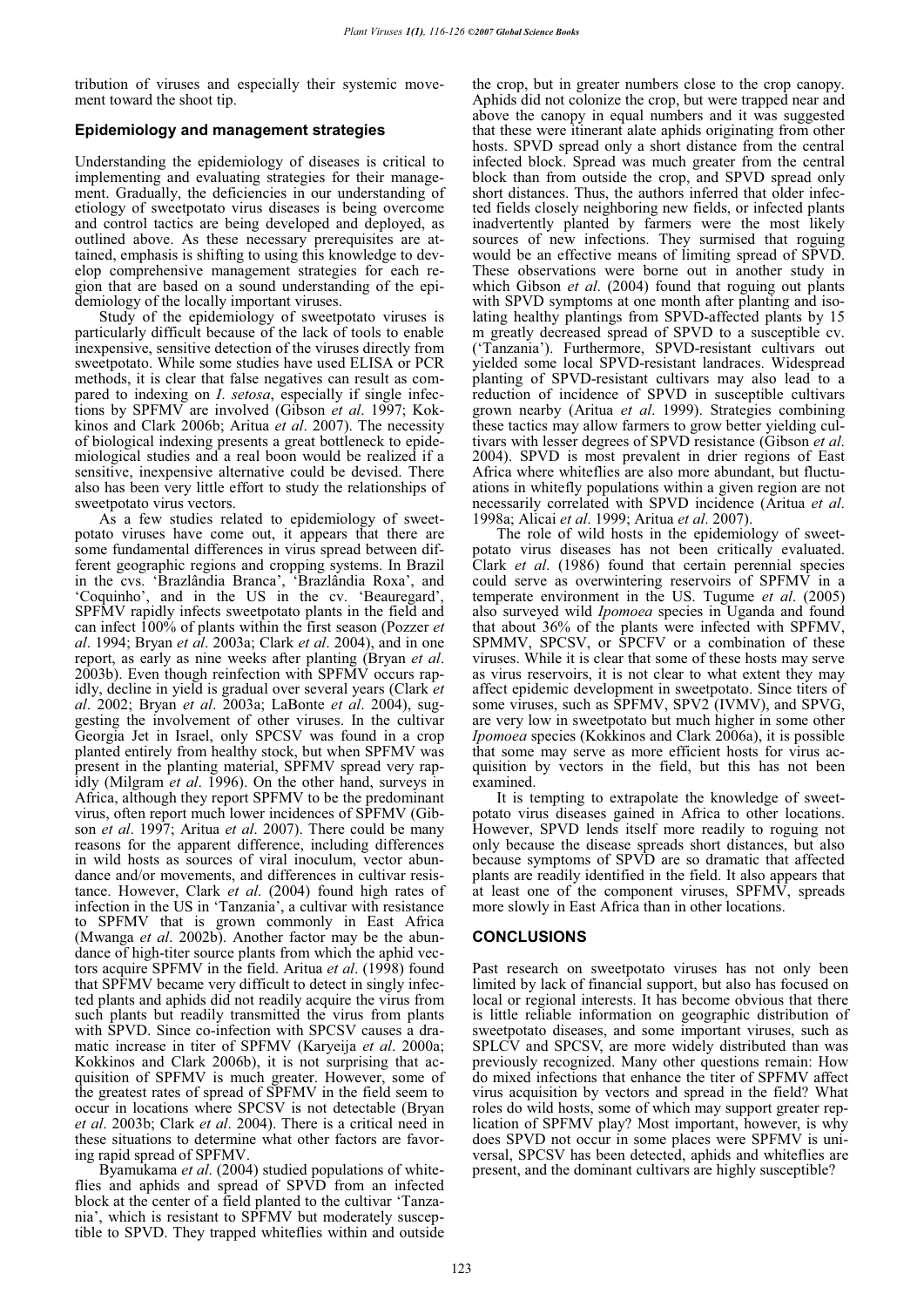#### **ACKNOWLEDGEMENTS**

We thank Dina Gutierrez, Mary W. Hoy, Don R. LaBonte, Cecilia McGregor, and Douglas Miano for helpful discussion and criticism. Research on sweetpotato viruses in the authors' laboratories is funded by the Louisiana Sweetpotato Advertising and Development Commission, the Academy of Finland and Sida, Sweden.

#### **REFERENCES**

- **Abad JA, Moyer JW** (1992) Detection and distribution of sweet potato feathery mottle virus in sweet potato by *in vitro*-transcribed RNA probes (riboprobes), membrane immunobinding assay, and direct blotting. *Phytopathology* **82**, 300-305
- **Abad JA, Parks EJ, Speck JL, New SL, Moyer JW** (2006) Phylogenetic analysis of two *Sweetpotato chlorotic stunt virus* (SPCSV) (genus Crinivirus) isolates from North Carolina. *Phytopathology* **96**, S1
- **Abad JA, Parks EJ, New SL, Fuentes S, Jester W, Moyer JW** (2007) First report of *Sweet potato chlorotic stunt virus*, a component of sweetpotato virus disease, in North Carolina. *Plant Disease* **91**, 327
- **Alicai T, Adipala E, Gibson RW** (1999a) Seasonal changes in whitefly numbers and their influence on incidence of sweet potato chlorotic stunt virus and sweet potato virus disease in sweet potato in Uganda. *International Journal of Pest Management* **45**, 51-55
- **Alicai T, Fenby NS, Gibson RW, Adipala E, Vetten HJ, Foster GD, Seal SE**  (1999b) Occurrence of two serotypes of sweet potato chlorotic stunt virus in East Africa and their associated differences in coat protein and HSP70 homologue gene sequences. *Plant Pathology* **48**, 718-726
- **Alvarez V, Ducasse DA, Biderbost E, Nome SF** (1997) Sequencing and characterization of the coat protein and 3' non-coding region of a new sweet potato potyvirus. *rchives of Virology* **142**, 1635-1644
- **Aritua V, Adipala E** (2004) molecular diversity in sweetpotato infecting viruses in Africa: with emphasis on sweet potato chlorotic fleck virus. *Uganda Journal of Agricultural Sciences* **9**, 707-713
- **Aritua V, Adipala E, Carey EE, Gibson RW** (1998a) The incidence of sweet potato virus disease and virus resistance of sweet potato grown in Uganda. *Annals of Applied Biology* **132**, 399-411
- **Aritua V, Alicai T, Adipala E, Carey EE, Gibson RW** (1998b) Aspects of resistance to sweet potato virus disease in sweet potato. *Annals of Applied Biology* **132**, 387-398
- **Aritua V, Bua B, Barg E, Vetten HJ, Adipala E, Gibson RW** (2007) Incidence of five viruses infecting sweet potatoes in Uganda; the first evidence of Sweet potato caulimo-like virus in Africa. *Plant Pathology* **56**, 324-331
- **Aritua V, Legg JP, Smit NEJM, Gibson RW** (1999) Effect of local inoculum on the spread of sweet potato virus disease: limited infection of susceptible cultivars following widespread cultivation of a resistant sweet potato cultivar. *Plant Pathology* **48**, 655-661
- **Aritua V, Olanya OM, El-Bedewy R, Ewell PT** (2000) Yield and reaction of non-indigenous sweet potato clones to sweet potato virus disease in Uganda. *Proceedings of International Workshop on Sweet potato Cultivar Decline Study*, Miyakonojo, Japan, pp 48-54
- **Ateka EM, Barg E, Njeru RW, Lesemann, DE, Vetten HJ** (2004) Further characterization of 'sweet potato virus 2': a distinct species of the genus *Potyvirus*. *Archives of Virology* **149**, 225-239
- **Ateka EM, Barg E, Njeru RW, Thompson G, Vetten HJ** (2007) Biological and molecular variability among geographically diverse isolates of sweet potato virus 2. *Archives of Virology* **152**, 479-488
- **Ateka EM, Njeru RW, Kibaru AG, Kimenju JW, Barg E, Gibson RW, Vetten HJ** (2004) Identification and distribution of viruses infecting sweet potato in Kenya. *Annals of Applied Biology* **144**, 371-379
- **Atkey PT, Brown AA** (1987) Electron microscopy of an isometric caulimo-like virus from sweet potato (*Ipomoea batatas*). *Journal of Phytopathology* **118**, 370-376
- **Banks GK, Bedford ID, Beitia FJ, Rodriguez-Cerezo E**, **Markham PG**  (1999) A novel geminivirus of *Ipomoea indica* (Convolvulaceae) from southern Spain. *Plant Disease* **83**, 486
- **Borders HI, Ratcliff TJ** (1954) A mosaic of sweet potato in plant beds and fields in Georgia. *Plant Disease Reporter* **38**, 6-9
- **Briddon RW, Bull SE, Bedford ID** (2006) Occurrence of Sweet potato leaf curl virus in Sicily. *Plant Pathology* **55**, 286
- **Brunt A, Crabtree K, Dallwitz M, Gibbs A, Watson L** (1996) *Viruses of Plants: Descriptions and Lists from the VIDE Database*, CAB International, Cambridge, UK, 1484 pp
- **Bryan AD, Pesic-VanEsbroeck Z, Schultheis JR, Pecota KV, Swallow WH, Yencho GC** (2003a) Cultivar decline in sweet potato: II. Impact of virus infection on yield and storage root quality in 'Beauregard' and 'Hernandez'. *Journal of the American Society for Horticultural Science* **128**, 856-863
- **Bryan AD, Schultheis JR, Pesic-VanEsbroeck Z, Yencho GC** (2003b) Cultivar decline in sweet potato: I. Impact of micropropagation on yield, storage root quality, and virus incidence in 'Beauregard'. *Journal of the American Society for Horticultural Science* **128**, 846-855
- **Byamukama E, Gibson RW, Aritua V, Adipala E** (2004) Within-crop spread of sweet potato virus disease and the population dynamics of its whitefly and aphid vectors. *Crop Protection* **23**, 109-116
- **Carey EE, Gibson RW, Fuentes, S, Machmud M, Mwanga ROM, Turyamureeba G, Zhang L, Ma D, Abo El-Abbas F, El-Bedewy R, Salazar LF**  (1999) The causes and control of virus diseases in developing countries: Is sweet potato virus disease the main problem? International Potato Center Program Report for 1997-98, pp 241-248
- **Carrington JC, Kasschau KD, Johansen LK** (2001) Activation and suppression of RNA silencing by plant viruses. *Virology* **281**, 1-5
- **Carroll HW, Villordon AQ, Clark CA, LaBonte DR, Hoy MW** (2004) Studies on Beauregard sweet potato clones naturally infected with viruses. *International Journal of Pest Management* **50**, 101-106
- **Chellappan P, Vanitharani R, Fauquet CM** (2004) Short interfering RNA accumulation correlates with host recovery in DNA virus-infected hosts and gene silencing targets specific viral sequences. *Journal of Virology* **78**, 7465- 7477
- **Clark CA, Derrick KS, Pace CS, Watson B** (1986) Survey of wild *Ipomoea* spp. as potential reservoirs of sweet potato feathery mottle virus in Louisiana. *Plant Disease* **70**, 931-932
- **Clark CA**, **Hoy MW** (2006) Effects of common viruses on yield and quality of Beauregard sweet potato in Louisiana. *Plant Disease* **90**, 83-88
- **Clark CA, Hoy MW** (2007) A tospovirus in the sweetpotato virus complex. 2007 Southern Division Meeting Abstracts. http://www.apsnet.org/meetings/ div/so07abs.asp
- **Clark CA, LaBonte DR, Valverde RA, Hoy MW, Lotrakul P, Kokkinos C, McGregor C** (2003) Technology to improve the quality of sweet potato seed. *Louisiana Agriculture* **46**, 29-31
- **Clark CA, Hoy MW, Kokkinos CD** (2004) Yield decline of sweet potato cultivars and virus infection. *Phytopathology* **94**, S19
- **Clark CA, Moyer JW** (1988) *Compendium of Sweet Potato Diseases*, APS Press, The American Phytopathological Society, St. Paul, MN, USA, 74 pp
- **Clark CA, Valverde RA, Fuentes S, Salazar LF, Moyer JW** (2002) Research for improved management of sweet potato pests and diseases: Cultivar decline. *Acta Horticulturae* **583**, pp 103-112
- **Clark MF, Adams AN** (1977) Characteristics of the microplate method of enzyme-linked immunosorbent assay for the detection of plant viruses. *Journal of General Virology* **34**, 475-483
- **Colinet D, Kummert J, Lepoivre P** (1994) The complete nucleotide sequences of the coat protein cistron and the 3' non-coding region of a newly-identified potyvirus infecting sweet potato, as compared to those of sweet potato feathery mottle virus. *Archives of Virology* **139**, 327-336
- **Colinet D, Kummert J, Lepoivre P** (1996) Molecular evidence that the whitefly transmitted sweet potato mild mottle virus belongs to a distinct genus of the *Potyviridae*. *Archives of Virology* **141**, 125-135
- **Colinet D, Kummert J, Lepoivre P** (1997) Evidence for the assignment of two strains of SPLV to the genus Potyvirus based on coat protein and 3' noncoding region sequence data. *Virus Research* **49**, 91-100
- **Colinet D, Nguyen M, Kummert J, Lepoivre P** (1998) Differentiation among potyviruses infecting sweet potato based on genus- and virus-specific reverse transcription polymerase chain reaction. *Plant Disease* **82**, 223-229
- **Cohen J, Loebenstein G** (1991) Role of a whitefly-transmitted agent in infection of sweet potato by cucumber mosaic virus. *Plant Disease* **75**, 291-292
- **Cohen J, Loebenstein G, Spiegel S** (1988) Infection of sweet potato by cucumber mosaic virus depends on the presence of the sweet potato feathery mottle virus. *Plant Disease* **72**, 583-585
- **Cohen J, Milgram M, Antignus Y, Pearlsman M, Lachman O, Loebenstein G** (1997) Ipomoea crinkle leaf curl caused by a whitefly-transmitted geminilike virus. *Annals of Applied Biology* **131**, 273-282
- **Derrick KS** (1973) Quantitative assay for plant viruses using serologically specific electron microscopy. *Virology* **56**, 652-653
- **Di Feo L, Nome SF, Biderbost E, Fuentes S, Salazar L** (2000) Etiology of sweet potato chlorotic dwarf disease in Argentina. *Plant Disease* **84**, 35-39
- **Esbenshade PR, Moyer JW** (1982) Indexing system for sweet potato feathery mottle virus in sweet potato using enzyme-linked immunosorbent assay. *Plant Disease* **66**, 911-913
- **Fauquet CM, Bisaro DM, Briddon RW, Brown JK, Harrison BD, Rybicki EP, Stenger DC, Stanley J** (2003) Revision of taxonomic criteria for species demarcation in the family *Geminiviridae*, and an updated list of begomovirus species. *Archives of Virology* **148**, 405-421
- **Fauquet CM, Mayo MA, Maniloff J, Desselberger U, Ball LA** (2005) Virus Taxonomy. Eight Report of the International Committee on Taxonomy of Viruses. Elsevier, San Diego, CA, USA, 1259 pp
- **Fuentes S** (1994) Preliminary identification of a sweetpotato virus (C-6). *Fitopatologia* **29**, 38
- **Fuentes S, Salazar LF** (1992) Identification of a new sweetpotato virus. *Fitopatologia* **27**, 50
- **Fuentes S, Salazar LF** (2003) First report of Sweet potato leaf curl virus in Peru. *Plant Disease* **87**, 98
- **Fuentes S, Mayo MA, Jolly CA, Nakano M, Querci M, Salazar LF** (1996) A novel luteovirus from sweet potato, sweet potato leaf speckling virus. *Annals of Applied Biology* **128**, 491-504
- **Fuglie KO, Zhang L, Salazar LF, Walker TS** (1999) Economic impact of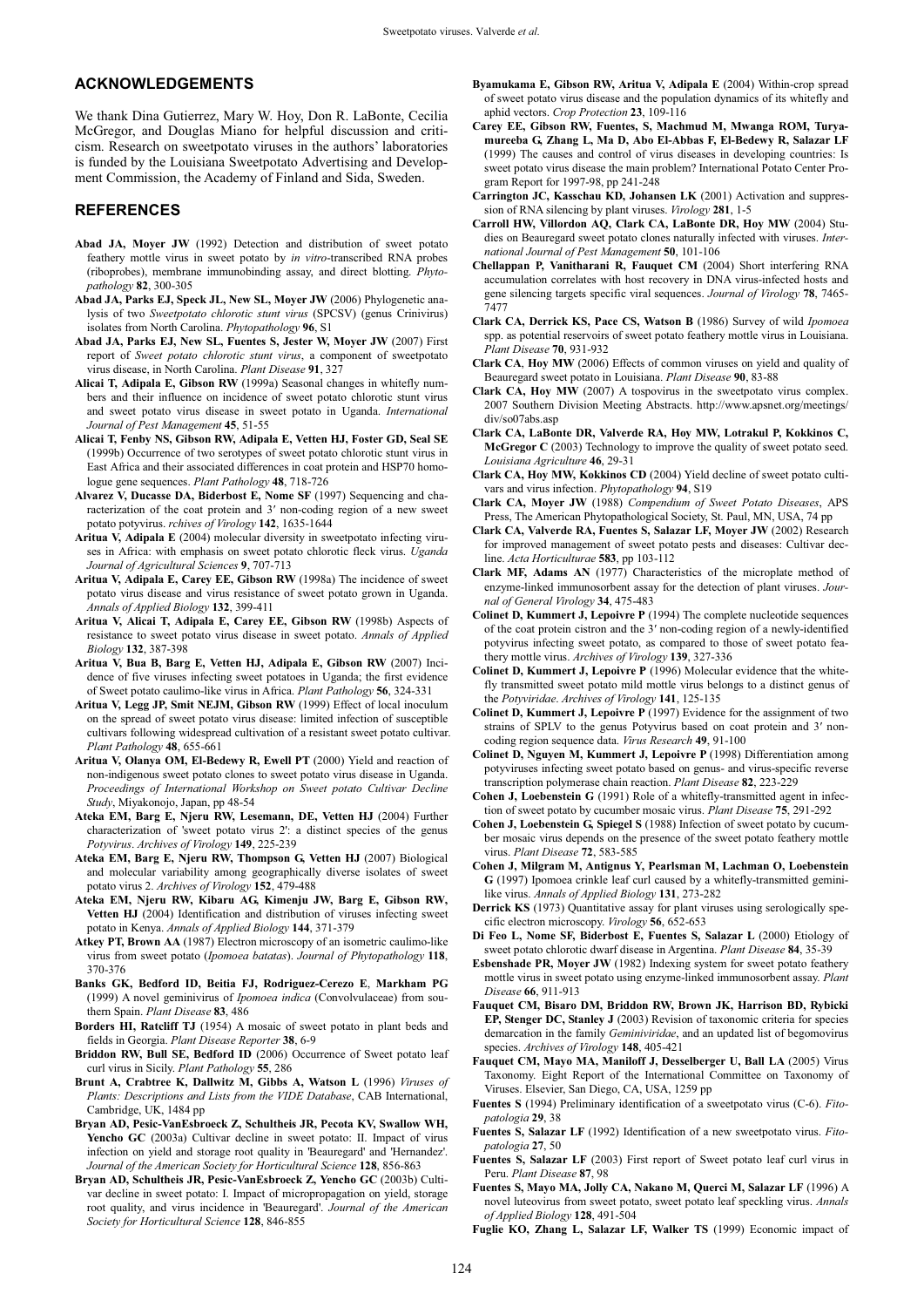virus-free sweet potato planting material in Shandong Province, China. *International Potato Center Program Report* for 1997-98, pp 249-254

- **Gibson R, Aritua V, Byamukama E, Mpembe I, Kayongo J** (2004) Control strategies for sweet potato virus disease in Africa. Thresh JM, Jones RAC, Kuehne T (Eds) *Virus Research* **100**, 115-122
- **Gibson RW, Jeremiah SC, Aritua V, Msabaha RP, Mpembe I, Ndunguru J**  (2000) Sweet potato virus disease in sub-Saharan Africa: Evidence that neglect of seedlings in the traditional farming system hinders the development of superior resistant landraces. *Journal of Phytopathology* **148**, 441-447
- **Gibson RW, Mpembe I, Alicai T, Carey EE, Mwanga ROM, Seal SE, Vetten HJ** (1998) Symptoms, aetiology and serological analysis of sweet potato virus disease in Uganda. *Plant Pathology* **47**, 95-102
- **Gibson RW, Mwanga ROM, Kasule S, Mpembe I, Carey EE** (1997) Apparent absence of viruses in most symptomless field-grown sweet potato in Uganda. *Annals of Applied Biology* **130**, 481-490
- **Girardeau JH, Ratcliffe TJ** (1963) Apparent eradication of mosaic of sweet potatoes in Georgia aided by the disappearance of the insect vector. *Plant Disease Reporter* **47**, 791-792
- Gutierrez DL, Fuentes S, Salazar L (2003) Sweet potato virus disease (SPVD): distribution, incidence, and effect on sweet potato yield in Peru. *Plant Disease* **87**, 297-302
- Hahn SK, Terry ER, Leuschner K (1981) Resistance of sweet potato to virus complex. *HortScience* **16**, 535-537
- **IsHak JA, Kreuze JF, Johansson A, Mukasa SB, Tairo F, Abo El-Abbas FM, Valkonen JPT** (2003) Some molecular characteristics of three viruses from SPVD-affected sweet potato plants in Egypt. *Archives of Virology* **148**, 2449- 2460
- **Kays SJ** (2005) **S**weet potato production worldwide: assessment trends and the future. *Acta Horticulturae* **670**, 19-25
- **Karyeija R, Gibson RW, Valkonen JPT** (1998a) Resistance to sweet potato virus disease (SPVD) in wild East African *Ipomoea*. *Annals of Applied Biology* **133**, 39-44
- **Karyeija RF, Gibson RW, Valkonen JPT** (1998b) The significance of sweet potato feathery mottle virus in subsistence sweet potato production in Africa. *Plant Disease* **82**, 4-15
- **Karyeija RF, Kreuze JF, Gibson RW, Valkonen JPT** (2000a) Synergistic interactions of a potyvirus and a phloem-limited crinivirus in sweet potato plants. *Virology* **269**, 26-36
- **Karyeija RF, Kreuze JF, Gibson RW, Valkonen JPT** (2000b) Two serotypes of sweet potato feathery mottle virus in Uganda and their interaction with resistant sweet potato cultivars. *Phytopathology* **90**, 1250-1255
- **Karyeija RF, Kreuze JF, Gibson RW, Valkonen JPT** (2001) Variability of sweet potato feathery mottle virus in Africa. *African Crop Science Society Journal* **9**, 293-299
- **Kokkinos CD** (2006) Assessment of interactions among viruses infecting sweet potato. PhD Thesis, Louisiana State University, 134 pp, Available online: http://etd.lsu.edu/docs/available/etd-03092006-163704/
- **Kokkinos CD**, **Clark CA** (2006a) Real-time PCR assays for detection and quantification of sweet potato viruses. *Plant Disease* **90**, 783-788
- **Kokkinos CD**, **Clark CA** (2006b) Interactions among Sweet potato chlorotic stunt virus and different potyviruses and potyvirus strains infecting sweet potato in the United States. *Plant Disease* **90**, 1347-1352
- **Kokkinos CD, Clark CA, McGregor CE, LaBonte DR** (2006) The effect of sweet potato virus disease and its viral components on gene expression levels in sweet potato. *Journal of the American Society for Horticultural Science* **131**, 657-666
- **Kreuze JF, Karyeija RF, Gibson RW, Valkonen JPT** (2000) Comparisons of coat protein gene sequences show that East African isolates of Sweet potato feathery mottle virus form a genetically distinct group. *Archives of Virology* **145**, 567-574
- **Kreuze JF, Savenkov EI, Cuellar W, Li X, Valkonen JPT** (2005) Viral class 1 RNase III involved in suppression of RNA silencing. *Journal of Virology* **79**, 7227-7238
- **Kreuze JF Savenkov EI, Valkonen JPT** (2002) Complete genome sequence and analyses of the subgenomic RNAs of Sweet potato chlorotic stunt virus reveal several new features for the genus Crinivirus. *Journal of Virology* **76**, 9260-9270
- **Li R, Salih S, Hurtt S** (2004) Detection of geminiviruses in sweet potato by polymerase chain reaction. *Plant Disease* **88**, 1347-1351
- **Liao C H, Chien, K, Chung ML, Chiu RJ, Han YH** (1979) A study of a sweet potato virus disease in Taiwan. I. Sweet potato yellow spot virus disease. *Journal of Agricultural Research China* **28**,127-137
- **Loebenstein G, Fuentes S, Cohen J, Salazar LF** (2004) Sweet potato. In: Loebenstein G, Thottappilly G (Eds) *Virus and Virus-like Diseases of Major Crops in Developing Countries*, Kluwer Academic Publishers, Dordrecht, Netherlands, pp 223-248
- Lotrakul P (2000) Biological and molecular properties of Sweet potato leaf curl virus. PhD Thesis, Louisiana State University and Agricultural and Mechanical College, USA, 93 pp
- **Lotrakul P, Valverde RA** (1999) Cloning of a DNA-A-like genomic component of sweet potato leaf curl virus: nucleotide sequence and phylogenetic relationships. *Molecular Plant Patholology On-line* http://www.bspp.org.uk/ mppol/1999/0422lotrakul/paper.htm
- **Lotrakul P, Valverde RA, Clark CA, Sim J**, **de La Torre R** (1998) Detection of a geminivirus infecting sweet potato in the United States. *Plant Disease* **82**, 1253-1257
- **Lotrakul P, Valverde RA**, **Clark CA, Fauquet CM** (2003) Properties of a begomovirus isolated from sweet potato [*Ipomoea batatas* (L.) Lam.] Infected with *Sweet potato leaf curl virus*. *Revista Mexicana de Fitopatologia* **21**, 128- 136
- **Lotrakul P, Valverde RA, Clark CA, Hurtt S**, **Hoy MW** (2002) Sweet potato leaf curl virus and related geminiviruses in sweet potato. *Acta Horticulturae* **583**, pp 135-141
- Lozano G, Núñez A, Valverde R, Navas-Castillo J (2004) Begomoviruses infecting sweet potato in Spain. *Proceedings, 2nd European Whitefly Sympo*sium, Cavtat, Croatia, 5<sup>th</sup>-9<sup>th</sup> Oct., 2004, 74 pp
- **Luan YS, Zhang J**, **An LJ** (2006) First Report of Sweet potato leaf curl virus in China. *Plant Disease* **90**, 1111
- **Ma D, Li X, Li H, Xie Y, Wang Y, Zhang L, Liu Z, Li Q** (2002) Specification and evaluation of virus-free sweet potato and its use in hybridization. In: Nakatani M, Komaki K (Eds) *Potential of Root Crops for Food and Industrial Resources*, Sept, 2000, The International Society for Tropical Root Crops, Tsukuba, Japan, pp 206-209
- **Martin WJ** (1962) Susceptibility of certain Convolvulaceae to internal cork, Tobacco ringspot, and cucumber mosaic viruses. *Phytopathology* **52**, 607-611
- **Mcharo M, LaBonte D, Mwanga ROM, Kriegner A** (2005) Associating molecular markers with virus resistance to classify sweet potato genotypes. *Journal of the American Society for Horticultural Science* **130**, 355-359
- **Miano DW, la Bonte DR, Clark CA, Valverde RA, Hoy MW, Hurtt S, Li R**  (2006) First report of a Begomovirus infecting sweet potato in Kenya. *Plant Disease* **90**, 832
- **Mihovilovich E, Humberto AM, Salazar LF** (2000) Combining ability for resistance to sweet potato feathery mottle virus. *HortScience* **35**, 1319-1320
- **Milgram M, Cohen J, Loebenstein G** (1996) Effects of sweet potato feathery mottle virus and sweet potato sunken vein virus on sweet potato yields and rates of reinfection of virus-free planting material in Israel. *Phytoparasitica* **24**, 189-193
- **Moissiard G, Voinnet O** (2004) Viral suppression of RNA silencing in plants. *Molecular Plant Pathology* **5**, 71-82
- **Moyer JW, Kennedy GG** (1978) Purification and properties of sweetpotato feathery mottle virus. *Phytopathology* **68**, 998-1004
- **Moyer JW, Salazar LF** (1989) Viruses and virus-like diseases of sweet potato. *Plant Disease* **73**, 451-455
- **Mukasa SB, Rubaihayo PR, Valkonen JPT** (2003a) Incidence of viruses and viruslike diseases of sweet potato in Uganda. *Plant Disease* **87**, 329-335
- **Mukasa SB, Rubaihayo PR, Valkonen JPT** (2003b) Sequence variability within the 3'-proximal part of the Sweet potato mild mottle virus genome. *Archives of Virology* **148**, 487-496
- **Mukasa SB, Rubaihayo SB, Valkonen JPT** (2006) Interactions between a crinivirus, an ipomovirus and a potyvirus in coinfected sweet potato plants. *Plant Pathology* **55**, 458-467
- **Mukasa SB, Tairo F, Kreuze JF, Kullaya A, Rubaihayo PR, Valkonen JPT**  (2003c) Coat protein sequence analysis reveals occurrence of new strains of sweet potato feathery mottle virus in Uganda and Tanzania. *Virus Genes* **27**, 49-56
- **Mwanga ROM, Carey EE, Moyer JW, Zhang DP, Yencho GC** (2002) Nature of resistance of sweet potato to sweet potato virus disease. *Acta Horticulturae* **583**, 113-119
- **Mwanga RMW, Kriegner A, Cervantes-Flores JC, Zhang DP, Moyer JW**, **Yencho GC** (2002) Resistance to Sweet potato chlorotic stunt virus and Sweet potato feathery mottle virus is mediated by two separate recessive genes in sweet potato. *Journal of the American Society for Horticultural Science* **127**, 798-806
- **Mwanga ROM, p'Obwoya CNO, Otim-Nape GW, Odongo B** (1991) Sweet potato improvement in Uganda. In: Alvarez MN, Asiedu R (Eds) *The Role of Root Crops in Regional Food Security and Sustainable Agriculture*, Proceedings of the Fourth Eastern and Southern African Root Crops Workshop, IITA Ibadan, Nigeria, pp 59-67
- **Mwanga ROM, Odongo B, Ocitti p'Obwoya C, Gibson RW, Smit, NEJM, Carey EE** (2001) Release of five sweet potato cultivars in Uganda. *HortScience* **36**, 385-386
- **Mwanga ROM, Odongo B, Turyamureeba G, Alajo A, Yencho GC, Gibson RW, Smit NEJM**, **Carey EE** (2003) Release of six sweet potato cultivars ('NASPOT 1' to 'NASPOT 6') in Uganda. *HortScience* **38**, 475-476
- **Mwanga ROM, Yencho GC, Moyer JW** (2002) Diallel analysis of sweet potatoes for resistance to sweet potato virus disease. *Euphytica* **128**, 237-248
- **Nishiguchi M, Mori M, Okada Y, Murata T, Kimura T, Sakai J, Hanada K, Miyazaki C, Saito A** (1998) Virus resistant transgenic sweet potato with the CP gene: Current challenge and perspective of its use. *Phytoprotection* **79**, 112-116
- **Njeru RW, Mburu MWK, Cheramgoi E, Gibson RW, Kiburi ZM, Obudho E, Yobera D** (2004) Studies on the physiological effects of viruses on sweet potato yield in Kenya. *Annals of Applied Biology* **145**, 71-76
- **Nome SF** (1973) Sweet potato vein mosaic in Argentina. *Phytopathologische Zeitschrift* **77**, 44-54
- **Onuki M, Hanada K** (1998) PCR amplification and partial nucleotide sequen-